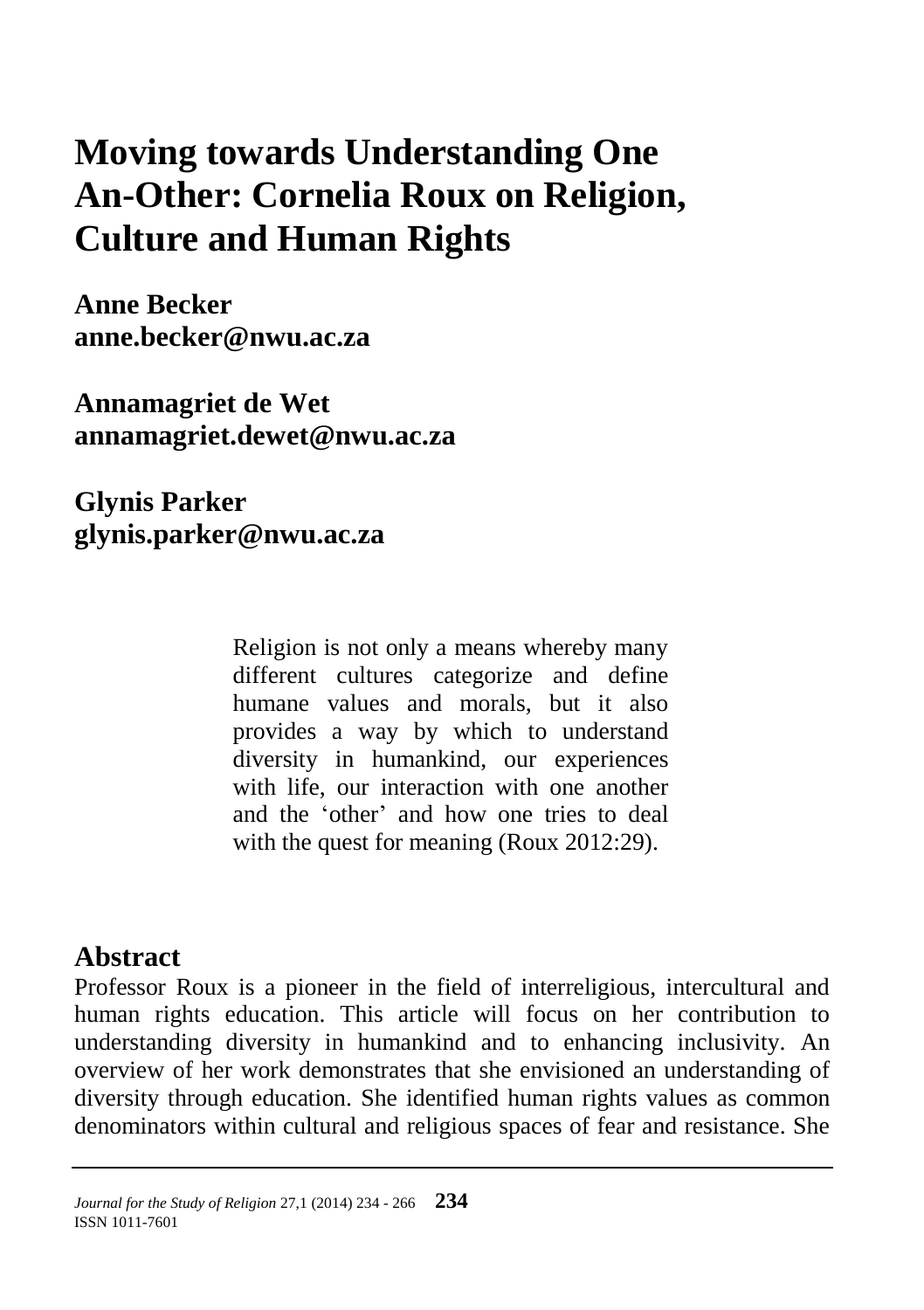also focused on interreligious and intercultural dialogue in education as a means to enhance empathetic and caring interactions with others.

In recent years, Roux has initiated three projects: The first was titled *Understanding Human Rights through Different Belief Systems: Intercultural and Interreligious Dialogue (2005 - 2008)*. A follow-up project, *Human Rights Education in Diversity: Empowering Girls in Rural and Metropolitan School Environments (2010-2013)*, focused on gender equity and social justice as priorities to facilitate an understanding of diversity (Roux 2012). An awareness of the importance of human rights literacy and human rights education in creating a sustainable environment for human rights and understanding within a multi-religious and multi-cultural society lead to the development of a third project titled *Human Rights Literacy: A Quest for Meaning (Roux & Du Preez 2013)*. Drawing on Bauman's (1994) conceptualisation of moral responsibility and relations of proximity and distance, our article uses data from this latest project to demonstrate how human rights literacy could facilitate moving towards understanding one another. Qualitative comments from participants, which were probed during the focus group discussions, seem to indicate that freedom of choice and association are often used to mask exclusion and protect spaces of sameness and distance. Some students' quest to move to understanding the other and in being responsible for the other, was illustrated by their description of the consequences of finding comfort in rights and the security of codes of conduct.

**Keywords:** human rights, diversity, difference, inclusivity, culture, religion, interreligious and intercultural dialogue, meaning, understanding, self and other

# **1. Introduction**

Constant change in societies across the world requires educators, teachers and researchers to respond to fluctuating demands on a continual basis (Roux 2007:503). In the South African context, pre-1994 education was based on Christian Nationalist ideology, resulting in other belief systems and values being ignored in education (Roux & Du Preez 2006:150). Post-1994, preservice teacher training programmes emphasised the importance of teaching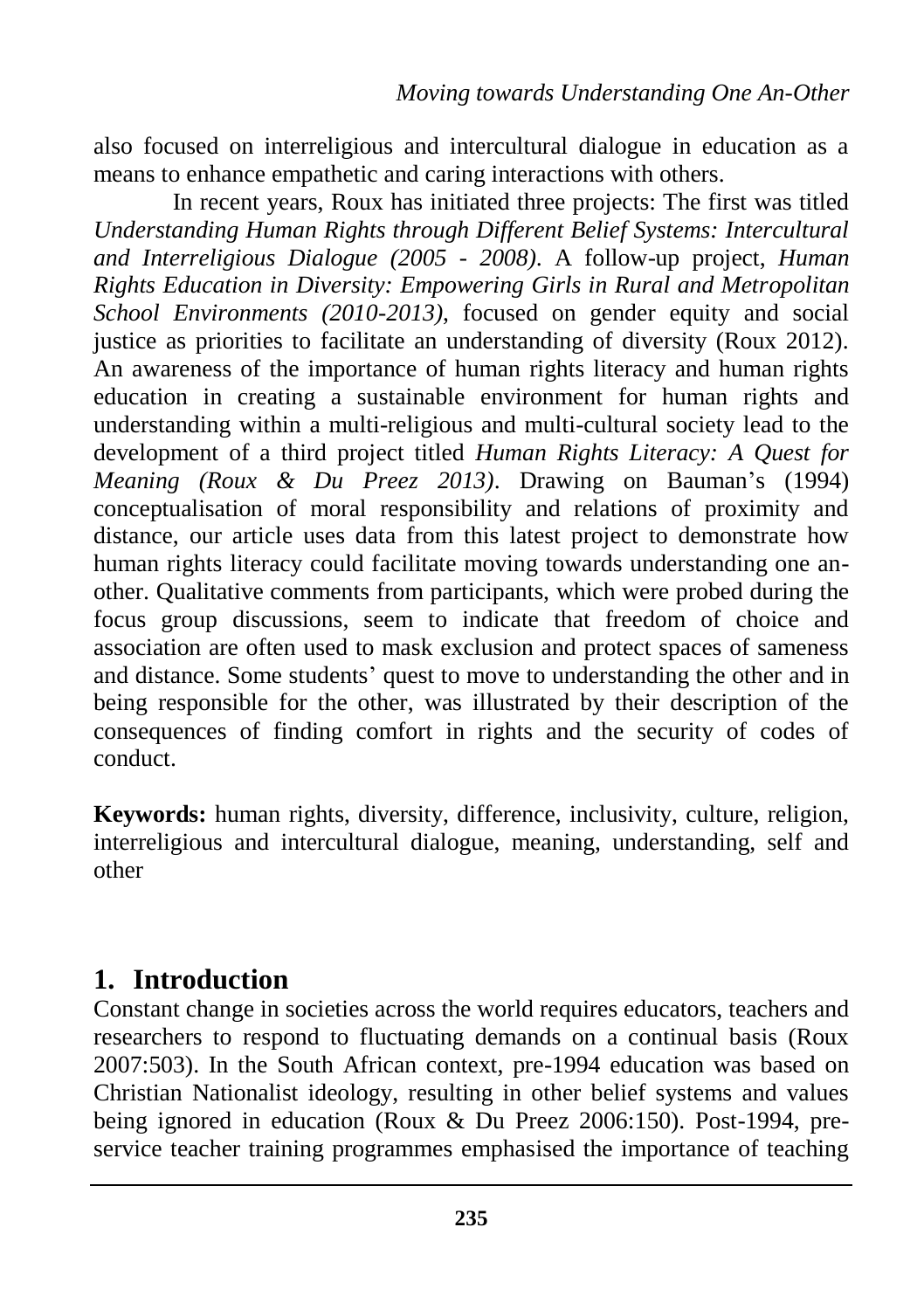towards inclusivity – in other words, moving towards understanding difference (Roux & Du Preez 2006:150). Within this period of change, Roux and Du Preez (2006:150) concluded that teachers' perceptions of own and other belief systems influence educational praxis. In order to effect change, they argued, facilitating strategies should challenge negative perceptions and complement a deliberate discourse (Roux & Du Preez 2006:165).

Dialogue as a possible facilitating strategy towards change was explored in the international project funded by the South Africa Netherlands research Programme on Alternatives in Development  $(SANPAD<sup>1</sup>)$ *Understanding Human Rights through Different Belief Systems: Intercultural and Interreligious Dialogue* (Roux 2008:2). The research focus was ethnographic and qualitative, guided by principles of participatory action research (Roux 2008:7). The research objectives encompassed exploring dialogue as a facilitating strategy and defining a framework and guidelines for dialogue strategies towards understanding religious and cultural difference (Roux 2008:2). The research group argued that within the South African educational context, shared human rights values could provide an adequate space in classrooms to facilitate the understanding of difference, whether cultural or religious (Roux 2008:5-6). This project defined human rights values as collective values, shared globally and locally, within which identity and respect for religious and cultural difference and diversity are acknowledged (Du Preez in Roux 2008:20). Shifting towards an ethical perspective on curriculum and human rights education, the notion of 'dialogue as a moral demand' within an ethical community emerged (Du Preez 2008:68). Consequently, in the course of annual workshops, the concept of a *community of educators* was developed to aid the project's dissemination process. Such a community was defined by using aspects of Wenger's (1999) theory on communities of practice (Roux 2008: 59-60; cf. Ferguson 2011).

These communities of educators were further developed into *communities in conversation* (De Wet & Parker 2014; Roux 2012:44) during a second SANPAD-funded project: *Human Rights Education in Diversity:* 

 $\overline{a}$ 

<sup>&</sup>lt;sup>1</sup> Since 1997, SANPAD has been financed by the Netherlands Ministry of Foreign Affairs. SANPAD has facilitated and financed research projects, research capacity-building and research support activities over the past ten years. More information available at [http://www.sanpad.org.za/sanpad2011/.](http://www.sanpad.org.za/sanpad2011/)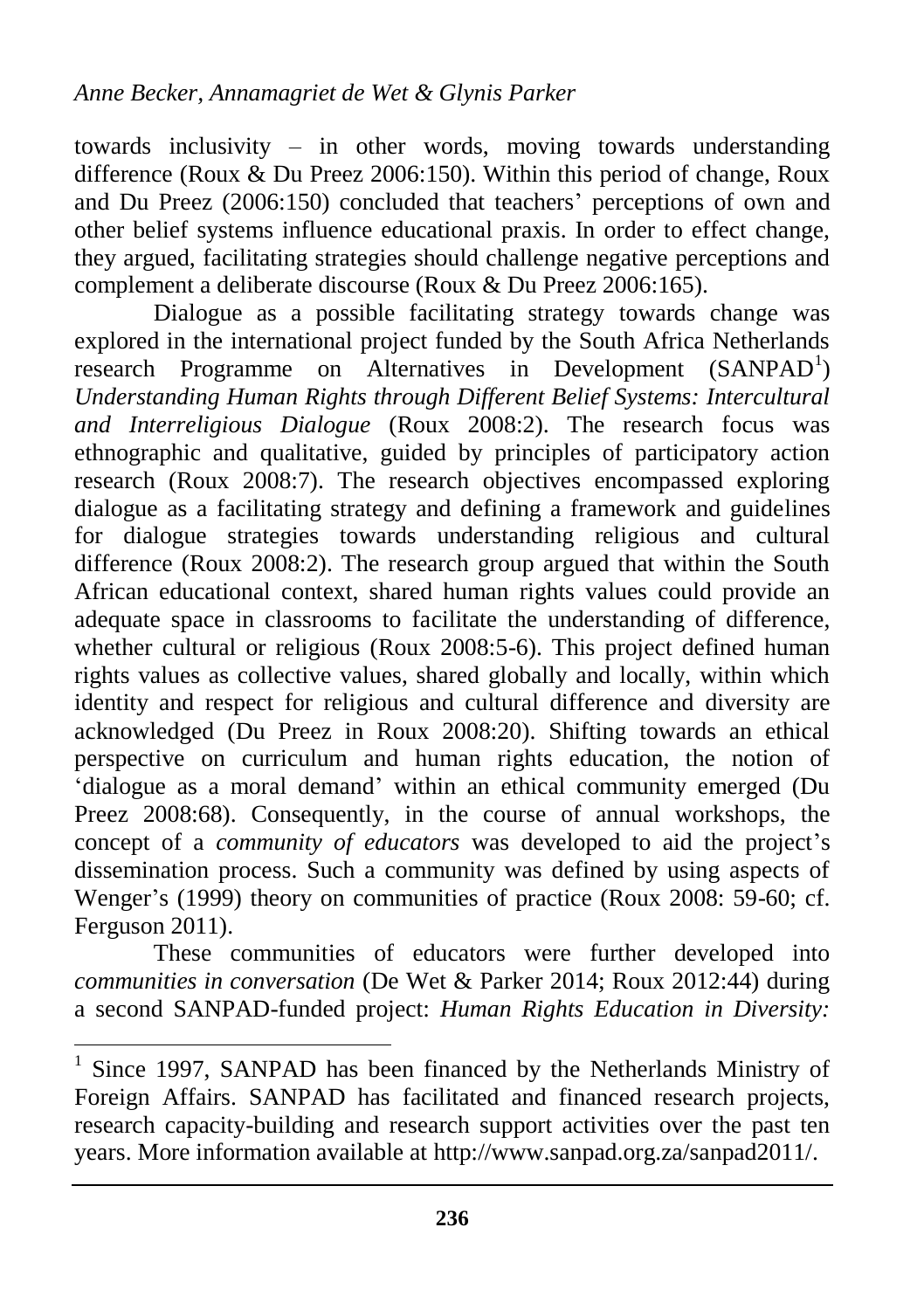*Empowering Girls in Rural and Metropolitan School Environments* (Roux 2013). This project followed an auto-ethnographic feminist research paradigm with reflexive, conceptual and empirical interpretations (Roux 2012:32). A poster activity and narrative enquiry in its first phase explored girls' experiences of religious and cultural practices. In its second phase, which explored *communities in conversation* (De Wet & Parker 2014), the project aimed to empower girls and their female caregivers and teachers to respond to subtle and noticeable discrimination emanating from cultural, religious and traditional practices (Roux 2013:2).

Facilitating dialogue and conversation, however, pre-supposes the equal voicing of difference. In this regard, Roux (2013:1) argues that narrative writing and the *communities in conversation* gave voice, within safe spaces, to young girls, teachers, mothers and guardians who are sometimes silenced by cultural and religious traditions and customs. Within these *communities in conversation*, group members gained an understanding of one an-other as women and of one another's social, cultural and religious contexts by means of conversation (De Wet & Parker 2014) and dialogue.

Research conducted during the SANPAD projects indicated that a lack of content and pedagogical knowledge on human rights education results in superficial knowledge and classroom praxis (Simmonds 2010). The latest project initiated by Roux and funded by the National Research Foundation of South Africa (NRF<sup>2</sup>), is titled *Human Rights Literacy: A Quest for Meaning* (Roux 2013). This project focuses specifically on the South African context and aims to 'develop a theory on human rights literacy which may contribute to the knowledge field of human rights education for teacher training at South African Faculties of Education' (Roux & Du Preez 2013).

The three research projects cited herein are all landmarks of Roux's journey towards gaining an understanding of our experiences with life and our interaction with one an-other by continually redefining humane morals and values (cf. Roux 2012:29). To arrive at such an understanding, Roux consistently explores religious and cultural diversity and difference within

 $\overline{a}$ 

 $2^2$  As an independent government agency, the NRF promotes and supports research in all fields of knowledge. It also conducts research and provides access to national research facilities. The NRF is mandated by the National Research Foundation Act (Act 23 of 1998). For more information, visit [www.nrf.ac.za](http://www.nrf.ac.za/)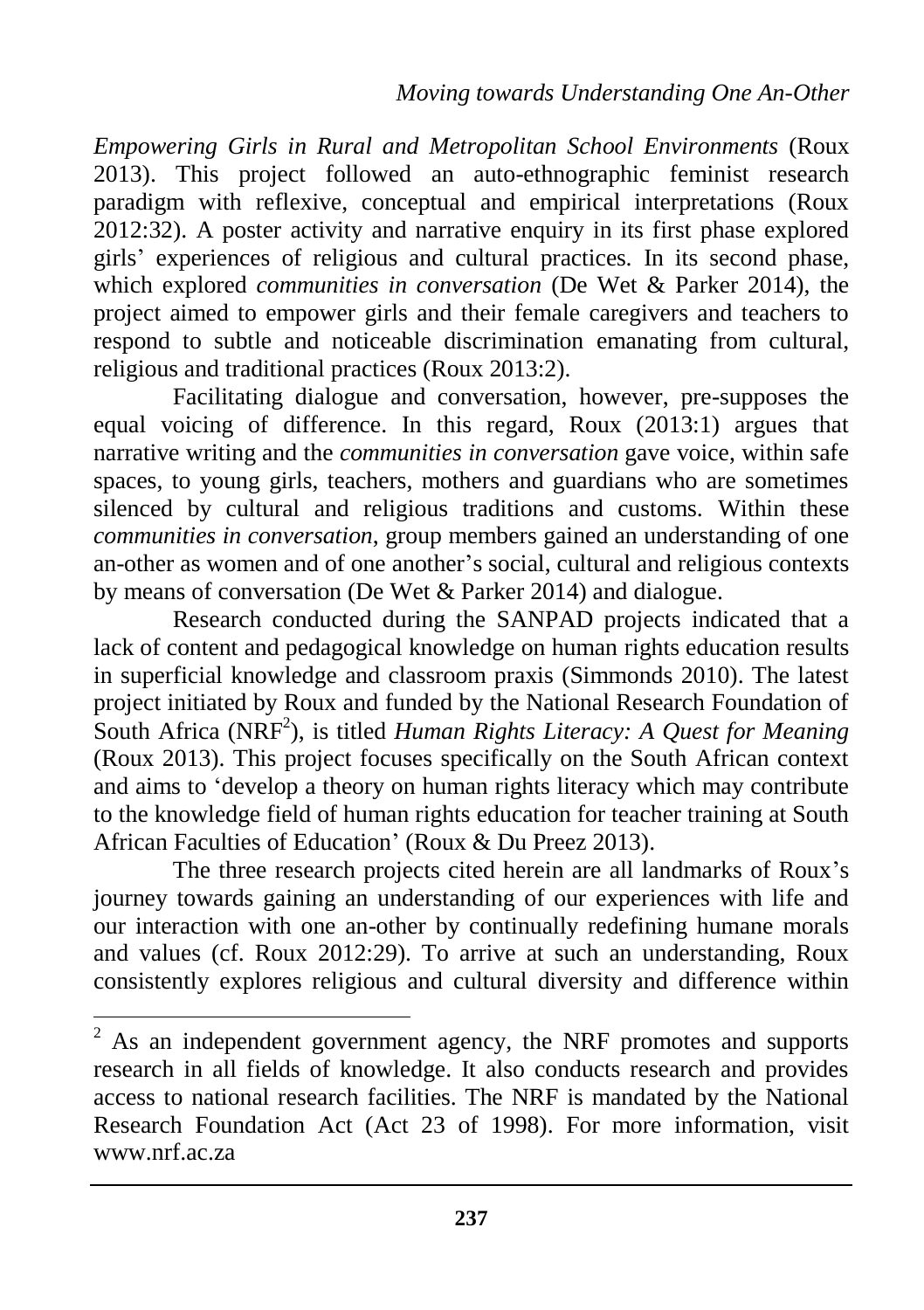human rights as a shared moral and legal framework by means of facilitating strategies such as dialogue and communities in conversation. This journey brought her to an awareness of the importance of human rights literacy and human rights education in creating a sustainable environment to understand self and other within a multi-religious and multi-cultural context such as South Africa.

This article draws on data from the project *Human Rights Literacy: A Quest for Meaning* to illustrate how human rights literacy may facilitate understanding of others, especially within the context of religion and culture.

# **2. Meeting One An-Other within Multi-religious and Multicultural Contexts**

An overarching aspect of Roux's involvement in the respective projects referred to above is her concern with moving towards understanding one another within multi-cultural and multi-religious contexts. Culture may be described as an integrated system of socially acquired values, beliefs and rules of conduct that manifest in conventions of behaviour such as dance, dress, music, art, food and other rituals. According to Arun (2002:21), culture is 'shared, learned, symbolic, transmitted cross-generationally, adaptive and integrated', whereas religion can be seen as an interpretation of the role humans play in the universe and a means to make sense of this role. Religion arises out of culture and provides a model of reality that brings meaning and order to our existence. Consequently, culture and religion are intimately intertwined, and the one cannot be understood separate from the other.

Roux defines multi-culturalism as the diverse experiences, traditions and viewpoints of persons belonging to a specific group or community (Roux 1998:80). South African society consists of people from different backgrounds – ethnic, racial, language, belief and value system – and can thus be deemed a multi-cultural as well as a multi-religious society (Rhodes 2004:25). In South Africa, as in the rest of the world, diversity and difference manifest in moral ambivalence, dissonance and disruption. The moral ambivalence of humans remains the core of 'human face-to-face' interaction (Bauman 1994:10). Dissonance occurs when experiences relating to the world and others *dis-orders* prior meanings and understandings (Jansen 2009:266; Becker 2013:29). Whereas dissonance results in feelings of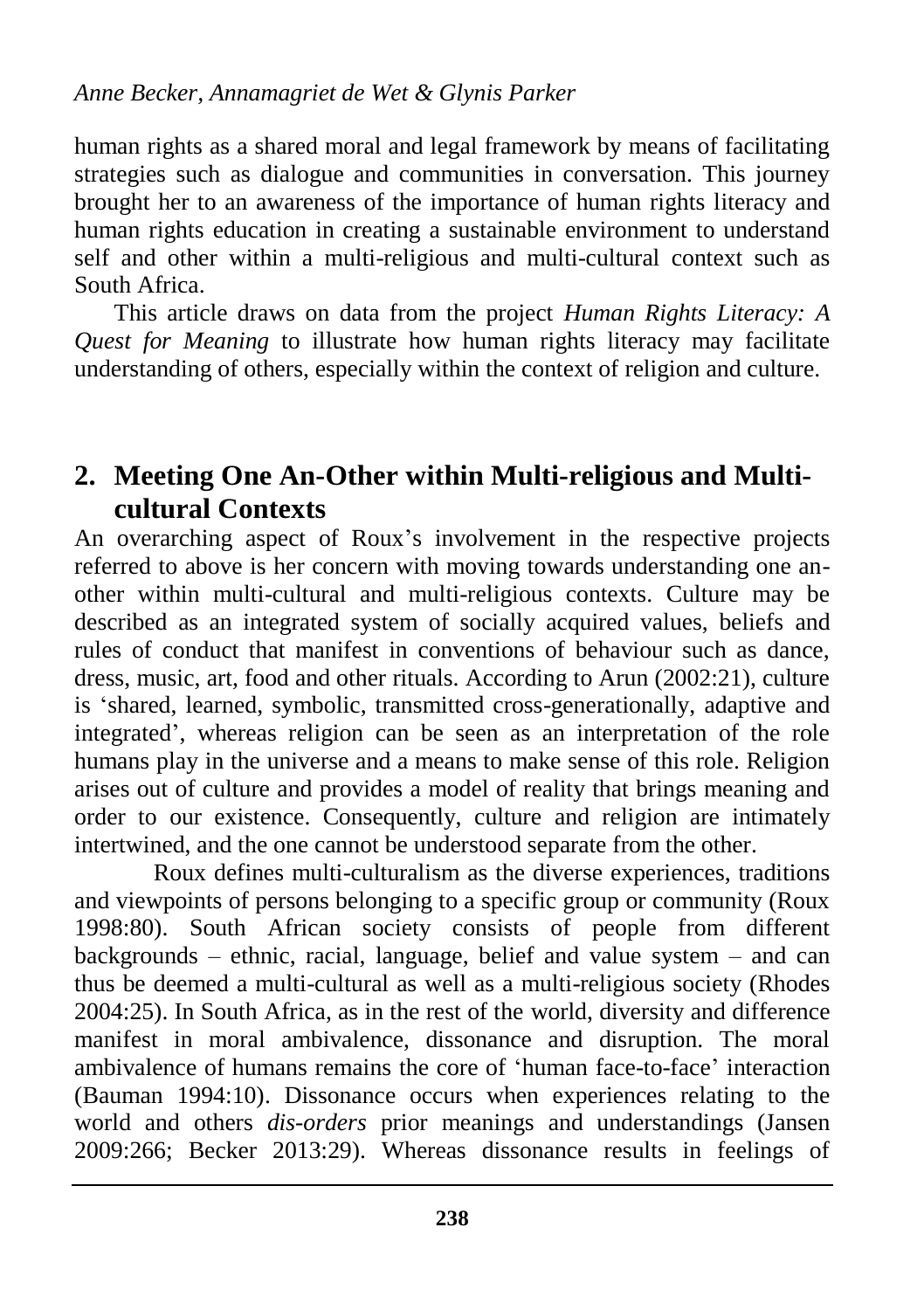discomfort or disagreement, disruption is an active process. Disruption follows feelings of dissonance and cuts into, interrupts and questions prior meanings and understandings (Becker 2013:29). Disruption of meanings and understandings concerns the questioning of hegemonic understandings, more specifically in this context, the meanings by which the self, constructs human rights literacy and interacts with the other.

The search for possible ways to move to understanding and interacting with one an-other in a quest for meaning runs through both SANPAD projects (Roux 2008; Roux 2013) as well as the *Human Rights Literacy*  project (Roux & Du Preez 2013). The exploration of dialogue as a facilitating strategy towards understanding different belief systems within multi-cultural and multi-religious contexts prompted Roux (2010:1013) to argue that understanding the other in diversity and difference, by means of human rights as a shared moral demand, will aid interreligious teaching and learning.

Using a hermeneutic approach, she conceptualises the circumstances within which multi-religious and multi-cultural dialogue can aid moving towards understanding the other (Roux 2010:996). She poses that the reception of the other as significant and embedded within social, religious and cultural contexts is crucial to multi-religious and multi-cultural dialogue, teaching and learning (Roux 2010:993). Describing the circumstances within which the process of reception becomes possible, Roux (2010:993-995) uses phrases such as *to be involved in the other, meeting the other* and *interaction.*  Her description of the journey towards understanding the other implies a relation of proximity within which 'self' actively strives towards understanding the 'alterity embedded in the other' (Roux 2010:994). This is a fluxing process (Roux 2010:993) in which fixed knowledge of moral issues and concepts is not desirable (Du Preez, Simmonds & Roux 2012:87).

Meeting the other could take place, *inter alia,* through dialogue, which Du Preez (2008:68-71) conceptualises by drawing from Levinas's ethical conception of face-to-face relations between humans<sup>3</sup>. Dialogue is thus a moral demand requiring a face-to-face meeting with one an-other (cf.

 $\overline{a}$ 

<sup>&</sup>lt;sup>3</sup> For dialogue conceptualised in reference to Levinas's ethical conceptions of face-to-face relations see *Dialogue as Facilitation Strategy: Infusing the Classroom with a Culture of Human Rights* (Du Preez 2008) and *Understanding Human Rights through Different Belief Systems: Intercultural and Interreligious Dialogue* (Roux 2007).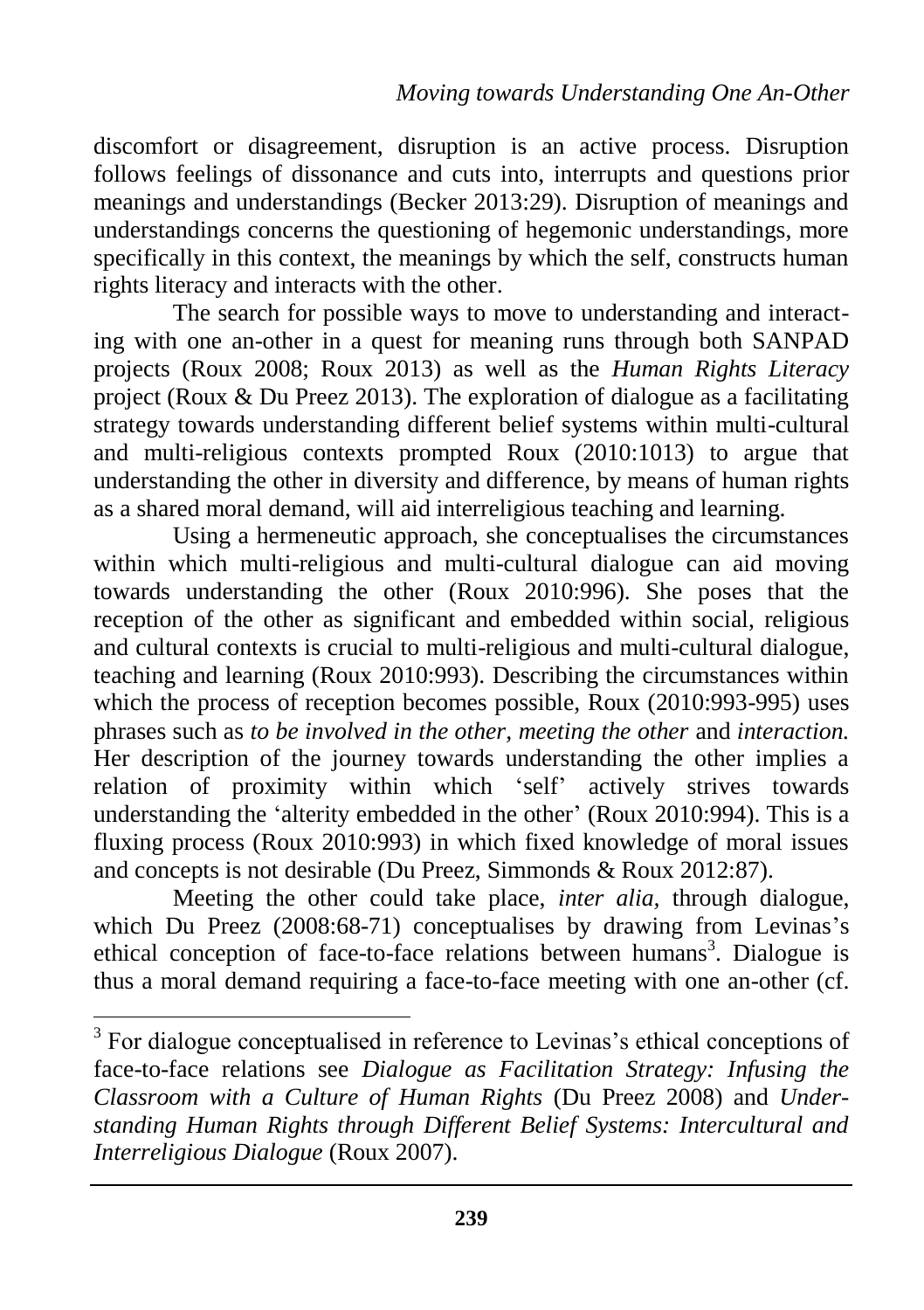Du Preez 2008:68-71; Roux 2008). The moral demand on the individual self in such a meeting facilitates the continual redefining of humane morals and values within disruptive spaces of proximity.

Roux's (2010:993) quest to move to understanding and knowing the other within relations of proximity featured strongly in the conceptualisation of a project titled *Communities in Conversation* (CiC) (Roux 2013; De Wet & Parker 2014). This project afforded women the opportunity to come to know their own and the other's uniqueness within safe and inclusive spaces (De Wet & Parker 2014). The women who participated became partners in equal difference when the other became 'an-other' (Bauman 1994:90: Booth 1999:31; Becker 2012:103; De Wet & Parker 2014). Meeting 'an-other' within a relation of proximity in safe communities (cf. Du Preez 2008:29; De Wet & Parker 2014) was further developed within the relation *self:other* (Becker 2013:26).

The conceptualisation of the relation *self:other* is premised on equal difference within a shared humanity. Within this relation moral responsibility for the other liberates the self to equal difference within a shared humanity: 'I am I as far as I am for the other' (Bauman 1994:78; Becker 2012:88). Holding the other to the self within a relation of intimacy and proximity, self:other embraces moral ambivalence, dissonance and disruption (Bauman1994:83; Becker 2012:89). Relations of proximity concern the unique *quality* of the ethical meeting of the other (Bauman 1994:87). Such a relation does not require the bridging of distance; it requires the suppression of distance (Bauman 1994:87-88). In this regard, Bauman (1994:87) holds, 'Proximity is not a very short distance, it is not even the overcoming or neglecting or denying distance – it is purely (though not at all simply), "a suppression of distance". Suppression of distance relies on moral responsibility which "conjures up the Face I face", demanding the self to be responsible *for* the other unconditionally (Bauman 1994:74).

Relations of distance are structured within the 'realm of estrangement and the law' in which self and other first have to evaluate the possible ends resulting from intentional (inter)action with the other (Bauman 1994:83-87). Within relations of distance, humans are categorised within categories of sameness and otherness as defined by rules, laws, regulations and customs (Bauman 1994:154). The strangeness of the other within a multi-religious, multi-cultural and diverse context, such as South Africa, 'render[s] us lost; we don't know how to act or what to do' (Bauman 1994:149). The resulting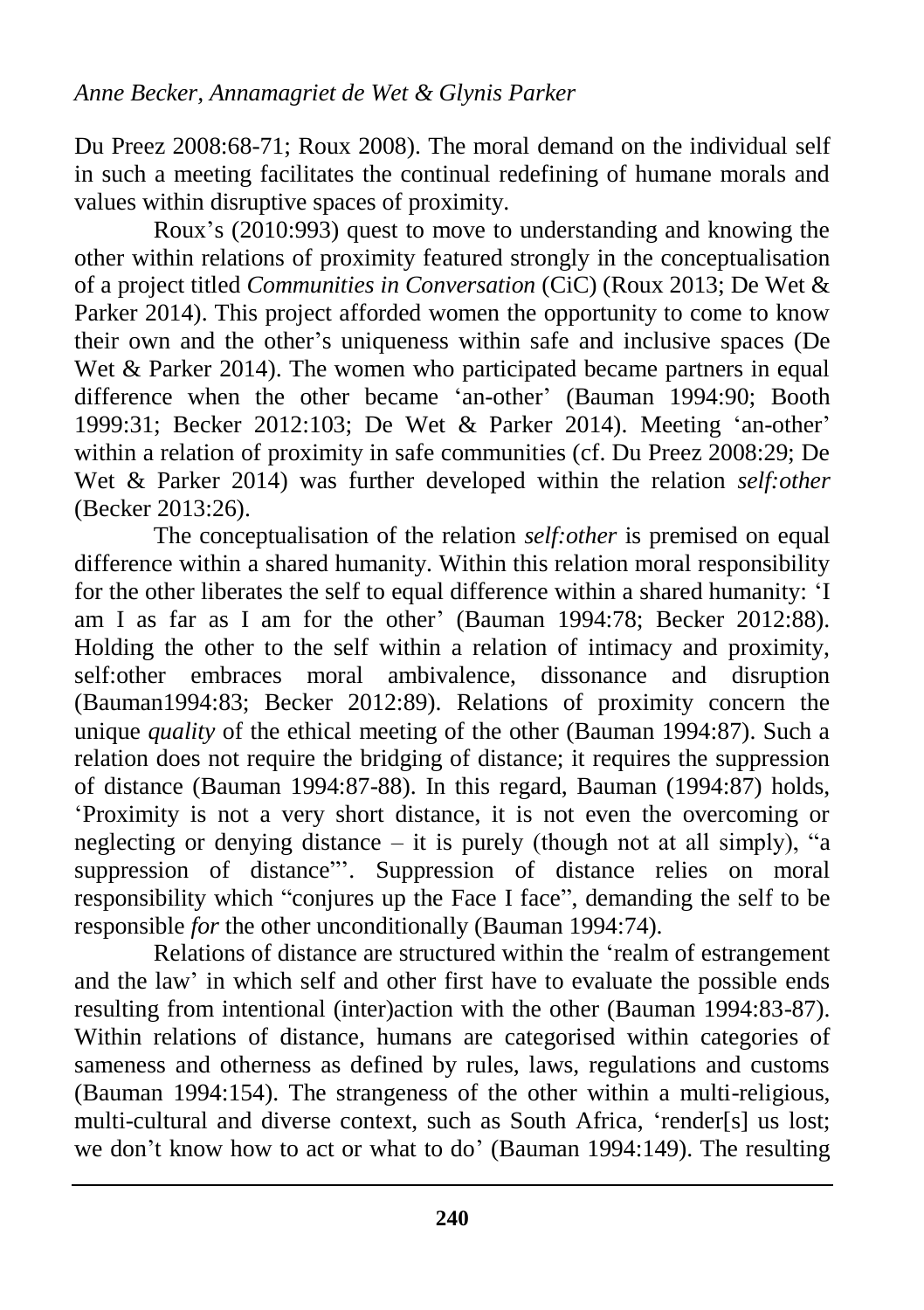unease, dissonance and potential for disruption are masked and controlled within relations of distances which include others like us, excluding others perceived to be alien to us (Bauman 1994:153).

Relations of distance manifest in self knowing *of* the other or being *with* the other: in being only with the other, separation and distance between self and other remains (Bauman 1994:70). In trying to bridge this distance, self and other rely on the law, rules and regulations (Bauman 1994:70). Being *with* the other or knowing *of* the other, therefore has a practical advantage over a face-to-face meeting as facing the other leaves us without the comfort and security of conventions and laws. When facing the other in relations of proximity we are confronted with the 'fearsome insecurity of responsibility' (Bauman 1994:78). It is only in meeting the other unconditionally that another is recognised as significant and acknowledged as embedded within a specific cultural, religious and social context. Within a face-to-face meeting, self and other answer to the moral demand to meet and dialogue towards gaining an understanding of one an-other, which could result in redefining humane morals and values.

# **3. Research Processes in the Project** *Human Rights Literacy: A Quest for Meaning*

Assigning meaning to and gaining an understanding of difference and diversity, in/exclusivity, human rights values and the structuring of the relation 'self and other' within these identified areas remain of particular concern to Roux. To this end, the moral demand on one an-other, the ethical perspective on education and curriculum and human rights as a moral and relational construct is explored and further developed in *Human Rights Literacy: A Quest for Meaning* (2012-2014). As such, a group of researchers within the Research Unit: Education and Human Rights in Diversity (Edu-HRight), hosted by the North-West University, has as their overall objective 'to determine the knowledge field of human rights education in teacher education at South African Faculties of Education' (Roux & Du Preez 2013). Research follows a rhizomatic design based on grounded theory. The rhizome is a metaphor for postmodern epistemology, focusing on complex human and social knowledge, with grounded theory enabling theory generation (Roux & Du Preez 2013).

The project explores what *human rights literacy* entails and aims to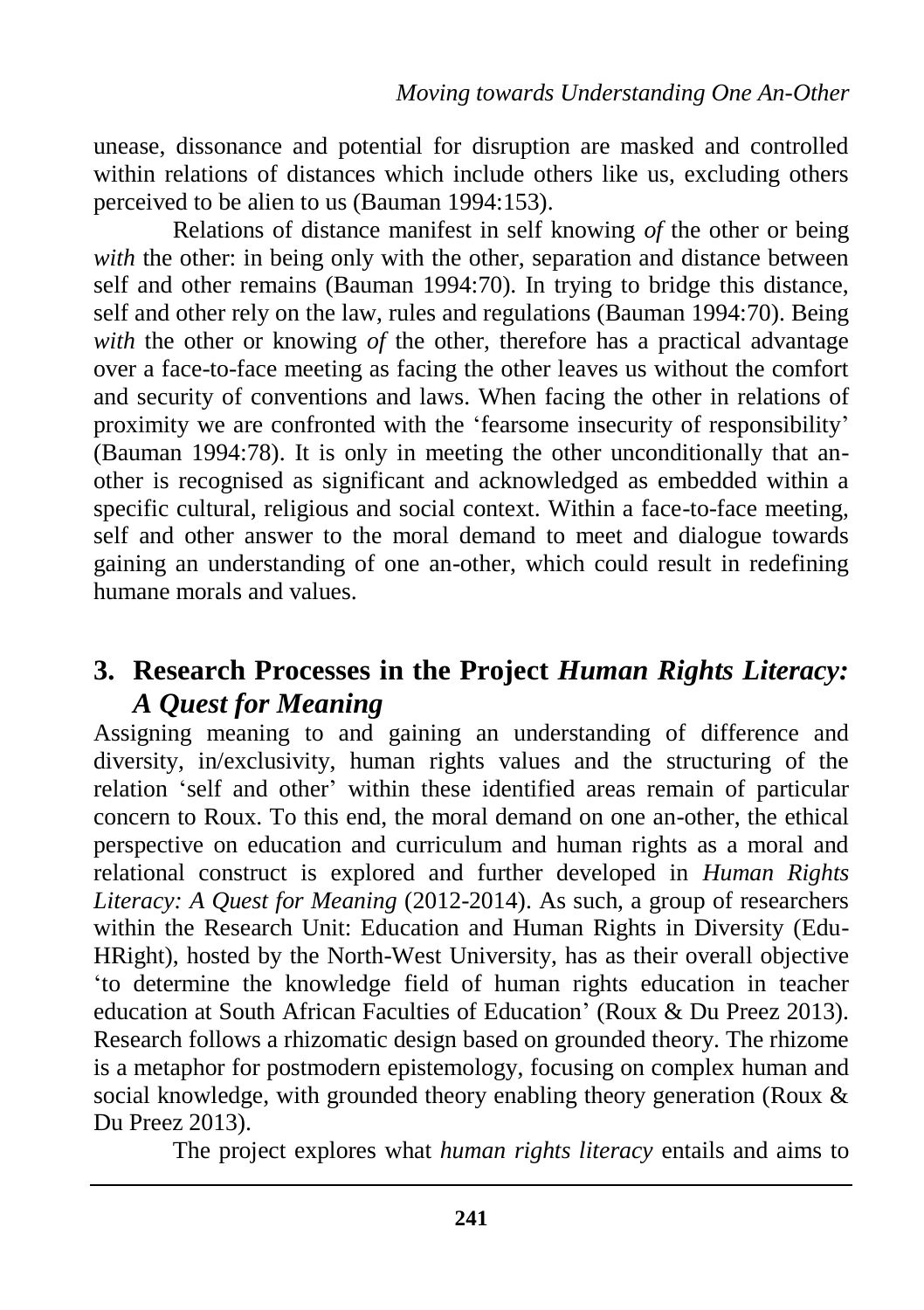establish and develop an improved transformative curriculum and teachinglearning approaches (Roux  $\&$  Du Preez 2013). Within the parameters of the research project, five specific areas of interest have been identified, namely culture and religious contexts, morals and values, curriculum development, social justice and gender. These five areas emanate from previous research projects conducted under the leadership of Roux (2008; 2013).

Ethical protocol, in accordance with the hosting university's policies has been followed and, in all instances, the research team liaised with relevant gatekeepers and stakeholders for permission to conduct research at the various sites. Qualitative and quantitative research data was collected by means of three different methodological processes: a walk-about, a survey and small focus-group discussions (Roux & Du Preez 2013). In order to protect the identity and privacy of the voluntary participants, pseudonyms and numbering are used when reporting findings, while data is stored in a secure environment.

In line with the rhizomatic approach, and in order to aid crystallisation, multiple research lenses such as phenomenology, critical, hermeneutics, and interpretive and post-modern perspectives are used when data is interpreted. In writing this article, we drew on Bauman's theory on postmodern responsibility and relations structured in proximity and distance. Data from the three different data collection strategies was crystallised and brought into conversation with each other and the theoretical framework. The authors employed discourse analysis and applied a postmodern lens with the intention of exploring meaning and understanding as subjective, non-linear, complex and multi-layered.

What follows is an explanation of the sampling strategies and the context and background pertaining to each participant as well as the research processes followed with reference to each of the three collection processes.

# **3.1. Walk-about**

First, a 'walk-about' was conducted at three university campuses to explore the domain and inform possible questions for a questionnaire (November 2012). The 'walk-about' entailed making use of convenience sampling to probe under- and postgraduate students (from various faculties), concerning their conceptions and understandings of human rights. Students were asked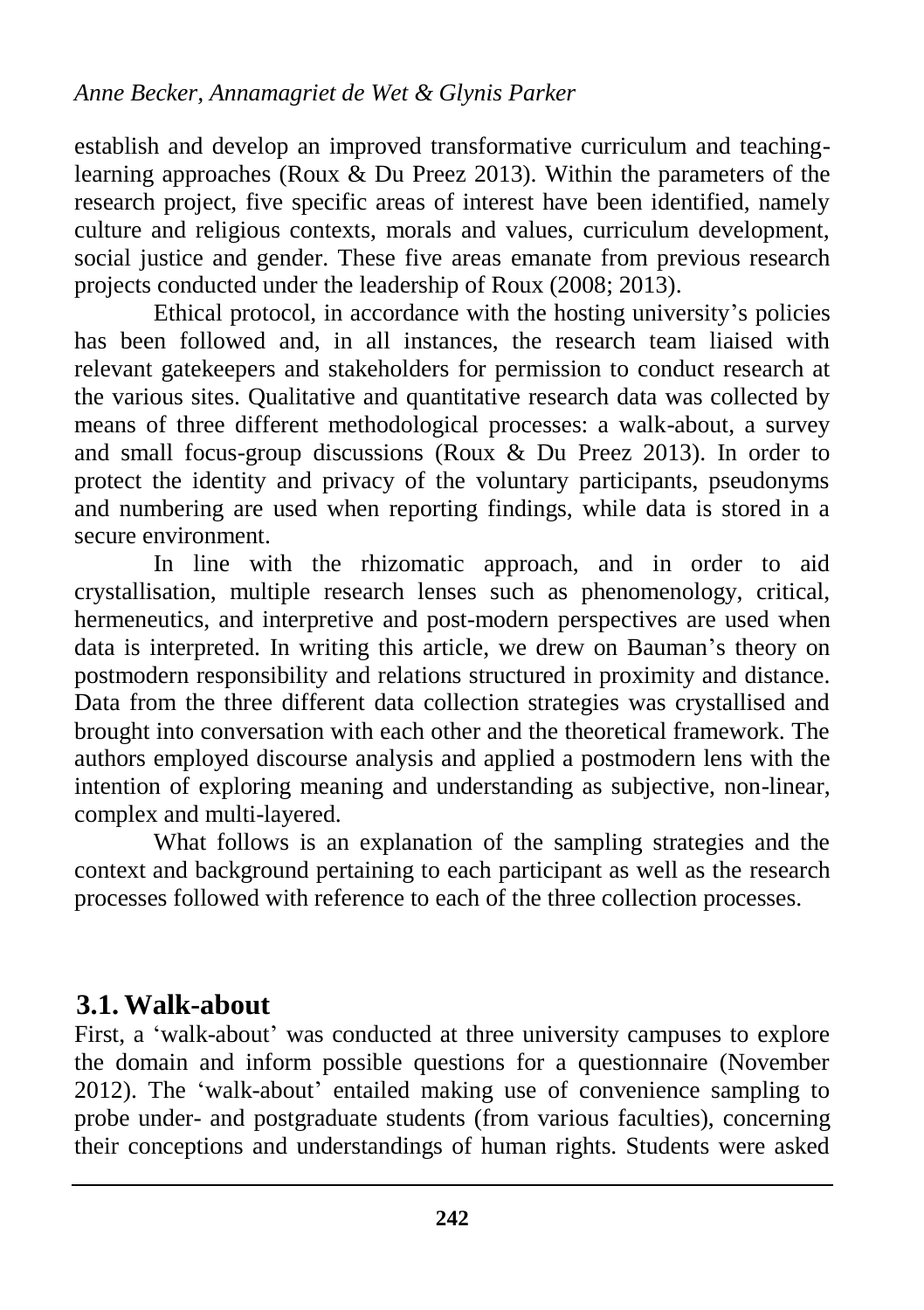four questions in an informal manner: Whether they agree with human rights, what they thought the most important human right was, in what ways they lived out human rights and what their conceptualisation of human rights were. Data was recorded by means of field notes on interview schedules, and data from these field notes was transcribed and organised into tables before analysis commenced.

A total of 80 students participated in the walk-about. Of these participants, 43 (n=43/80) were male and 54 (n=54/80) female. Sixty-seven  $(n=67/80)$  of the participants attended a rural campus, 21 (n=21/80), a metropolitan campus and 15 (n=15/80) a semi-rural campus. Walk-about participants represent Economic and Management Sciences (n=31/80), Education Sciences (n=13/80), Legal Sciences (n=13/80), Natural and Agricultural Sciences (n=18/80) and Social Sciences (n=12/80). Some participants were post-graduate students enrolled for honours, masters or doctoral studies (n=6/80).

## **3.2. Survey**

Following the 'walk about', a self-constructed questionnaire was piloted amongst 63 BEd Hons students. Based on feedback from this pilot exercise, the research team effected some changes and improvements to the questionnaire before launching the survey phase.

The questionnaire employed in the survey phase served as a starting point to determine basic knowledge construction on human rights literacy comprising five predetermined issues: socio-cultural contexts, morals and values, curriculum development, social justice and gender. Seventy-four questions were included to gather a mixture of quantitative data, by means of structured multiple-choice questions, and qualitative data, by means of openended questions and optional comment boxes provided.

Drafted as an online survey with the aid of the website Survey Monkey.com, most participants could complete the questionnaire online in computer venues on their campuses with the assistance of the researchers. However, at some of the sites, not all students were computer-literate, resulting in manual completion and manual capturing.

Purposive sampling for the survey relied on judgements as to those best suited to provide information for the purpose of the research team's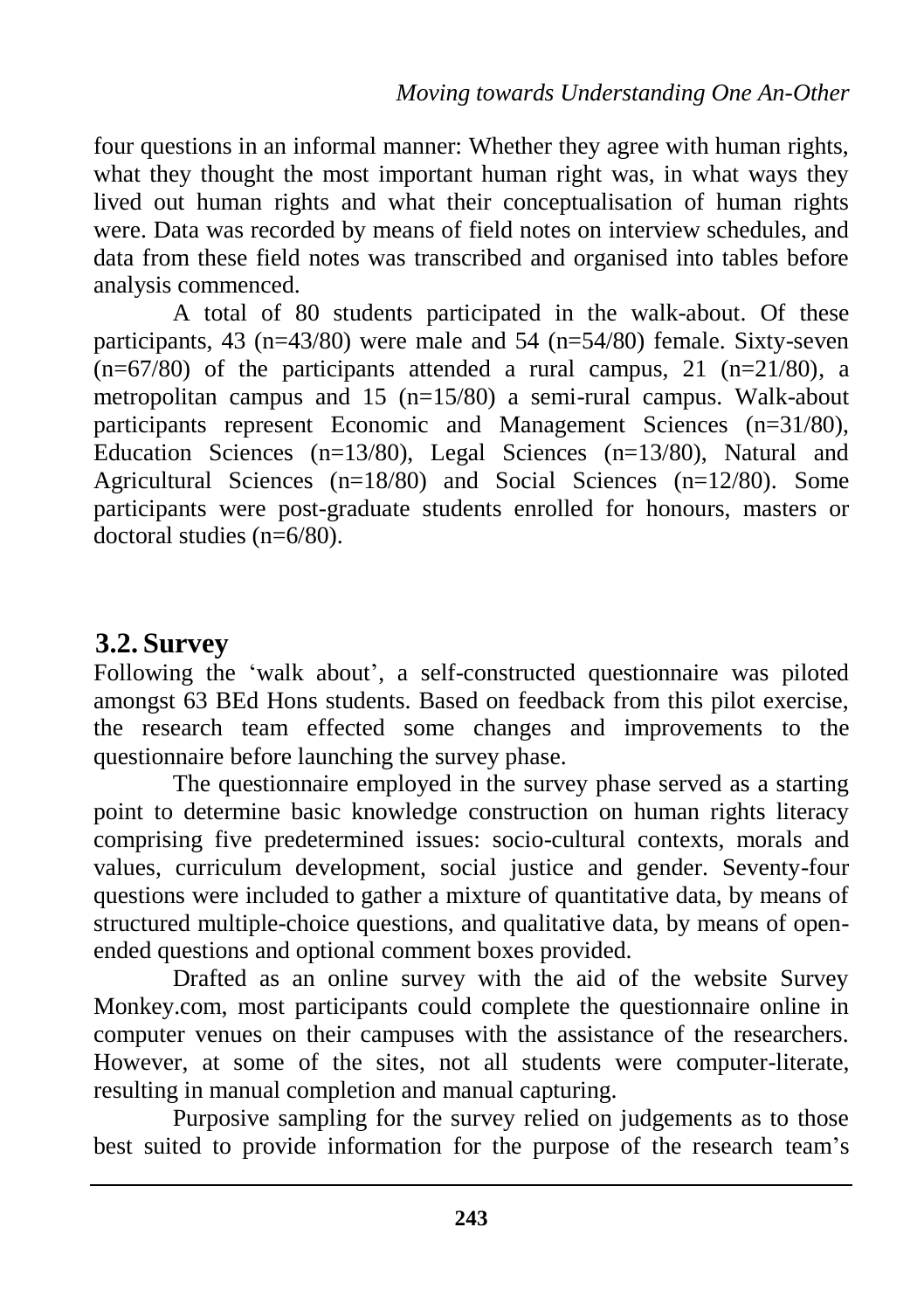objectives. To this end, the research team employed a process involving different sampling strategies which enabled the selection of a number of participants regarded as best suited to provide the information needed for this study. We focused on beginner- and final-year pre-service teachers as education professionals trained in faculties of education.

The study encompassed selected full-time first-year and fourth-year BEd students from six different South African university campuses. To save time and costs and to overcome the problem of non-homogenous populations, students were divided into non-overlapping groups (clusters and strata) (Maree & Pietersen 2010:175-176) to choose from. Although both stratified and cluster sampling usually introduces some form of random selection (Maree & Pietersen 2010:175-178), the research team borrowed from both strategies in its purposive selection processes.

Three levels of sampling were employed: First, three *institutions* (clusters) were selected. From these institutions, six different campuses (strata), which the team referred to as *sites*, were selected in the second level of sampling. Finally, the team selected a sample of *first- and fourth-year students* from each of the six sites.

With reference to institutions (and/or clusters), thirteen of the 23 South African public universities offer a full-time BEd programme on one or more of their campuses. Figure 1 depicts the selected institutions and sites.

In the first level of sampling, universities (institutions) were regarded as clusters from which three were selected according to four criteria. All participating universities/ institutions had to:

- offer initial teacher education in the form of a full-time, four-year Bachelor of Education degree (BEd);
- have campuses that are representative of both rural and metropolitan areas;
- be representative of both traditional universities (offering academic programmes) and universities of technology (providing occupational programmes); and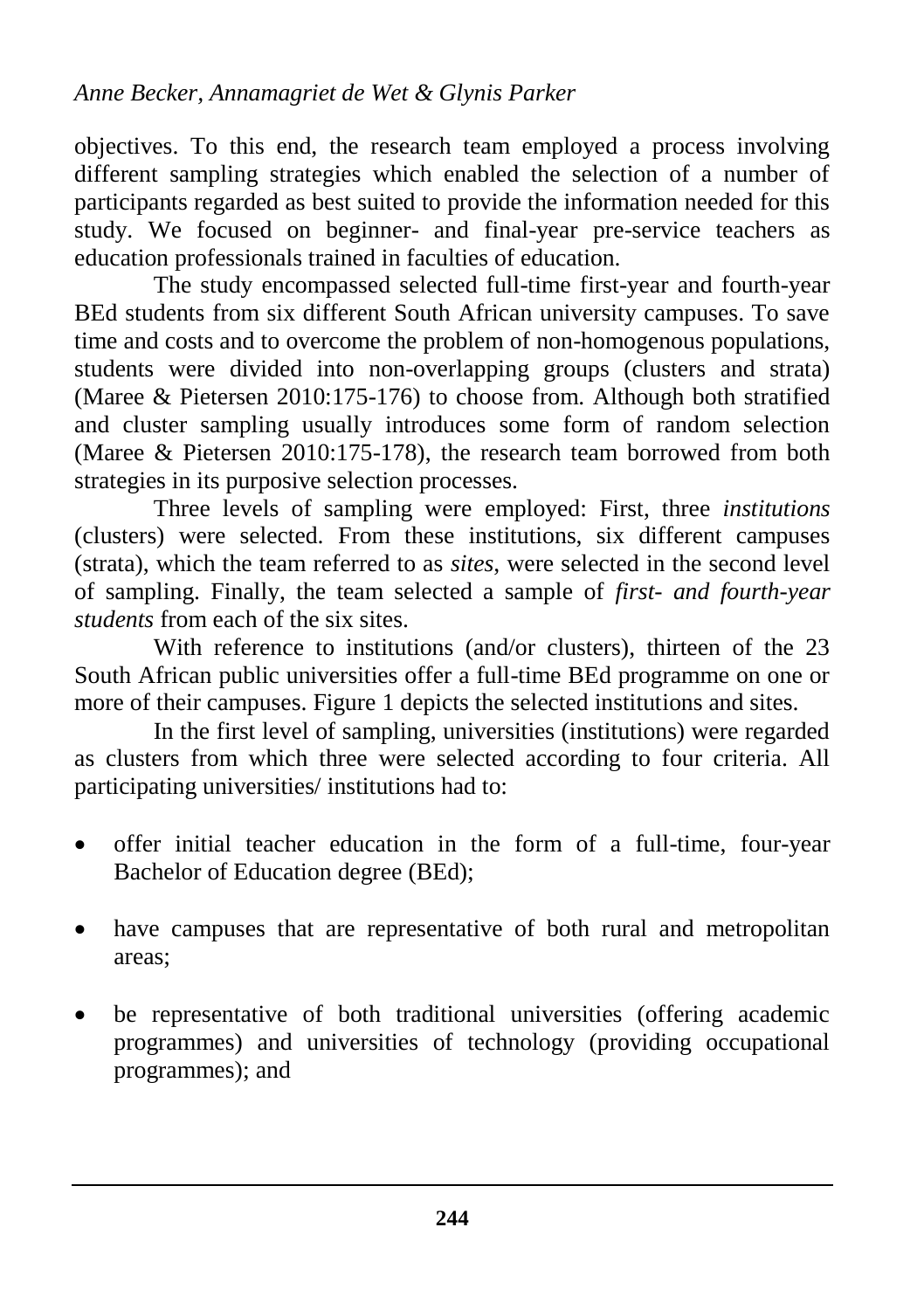- have merged with technikons and/or colleges during the restructuring process of the South African Higher Education System  $(2001$  to  $2007)^4$ .
- *Institution A* is a traditional university established in 2004. This institution merged a 'historically black' university servicing African students from the surrounding rural communities with a 'historically white' institution with a Christian character servicing Afrikaner students from Christian backgrounds. Before the merger, a College of Education of similar heritage had already been incorporated in the latter. Institution A has four different campuses in metropolitan, rural and semi-rural areas. It enrols about 70,000 students, more or less half of whom makes use of distance learning.
- *Institution B* is a university of technology established in 2005 when two colleges merged. The first was established in 1920 as a technical college in a metropolitan area, whereas the second was established in a rural area as a 'Coloureds-only' college in 1962. Institution B has approximately 33,000 students and consists of five campuses in and around a large metropolitan area as well as a rural campus outside of the city. It is the only university of technology and the largest university in its region.
- *Institution C* is a traditional university which came into being in 2004 when a historically white, English-speaking university merged with a university that was previously reserved for Black and Indian students. A former College of Education was already incorporated during 2001. This university has about 42,000 enrolled students of which 64% are Black Africans. It has five campuses in metropolitan and rural areas.

 $\overline{a}$ 

<sup>4</sup> Restructuring was aimed at breaking down apartheid's racial divides and transforming higher education in South Africa due to the need to unify the fragmented further and higher education systems inherited from the previous dispensation and to eradicate the profound inequalities and distortions of these systems (Wyngaard & Kapp 2004). In terms of organisational culture and ethos, the former 'white' universities were perceived as elitist and colonial, while their merger partners were regarded as a place of teaching and learning for the historically disadvantaged – often associated with political and economic oppression.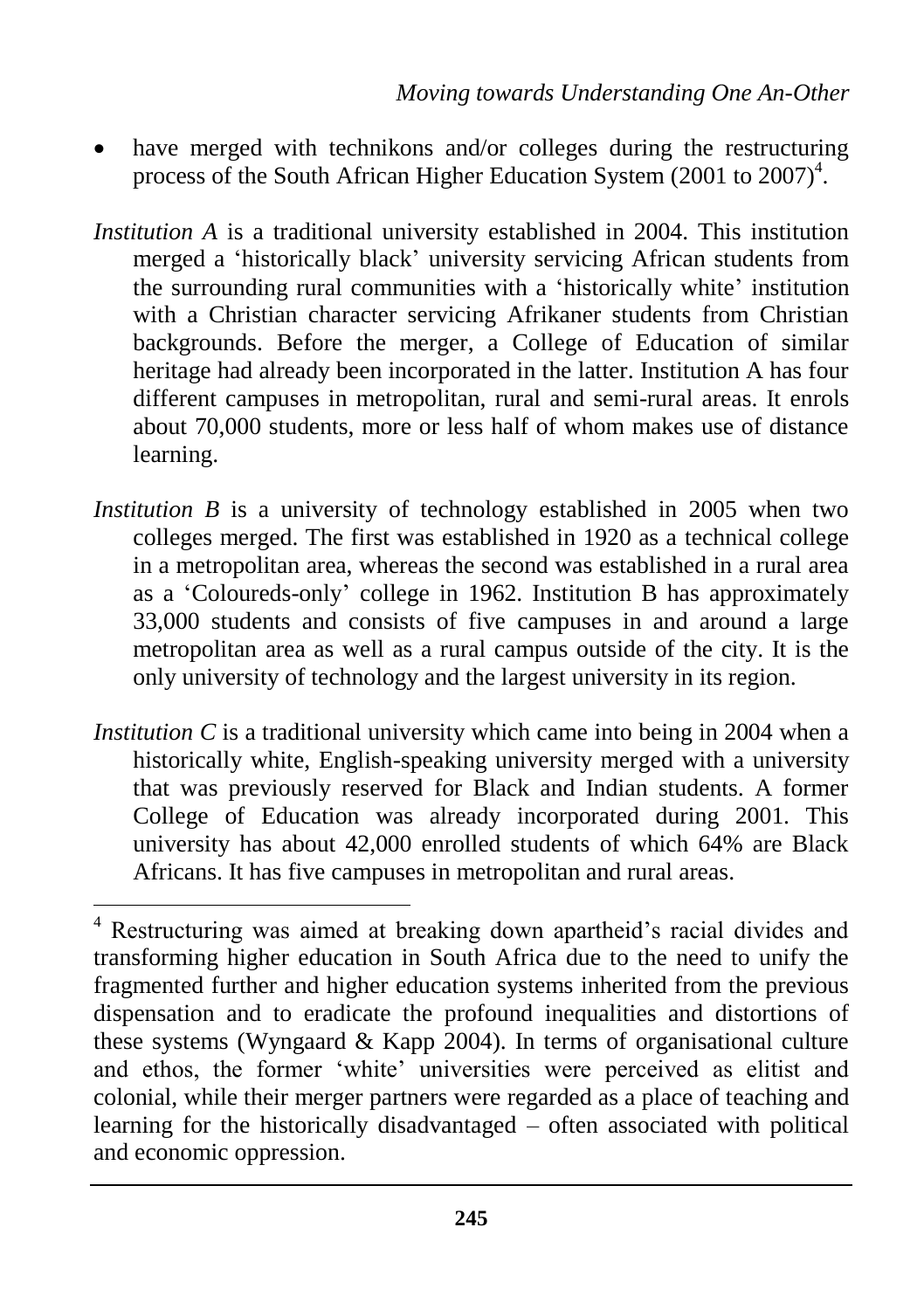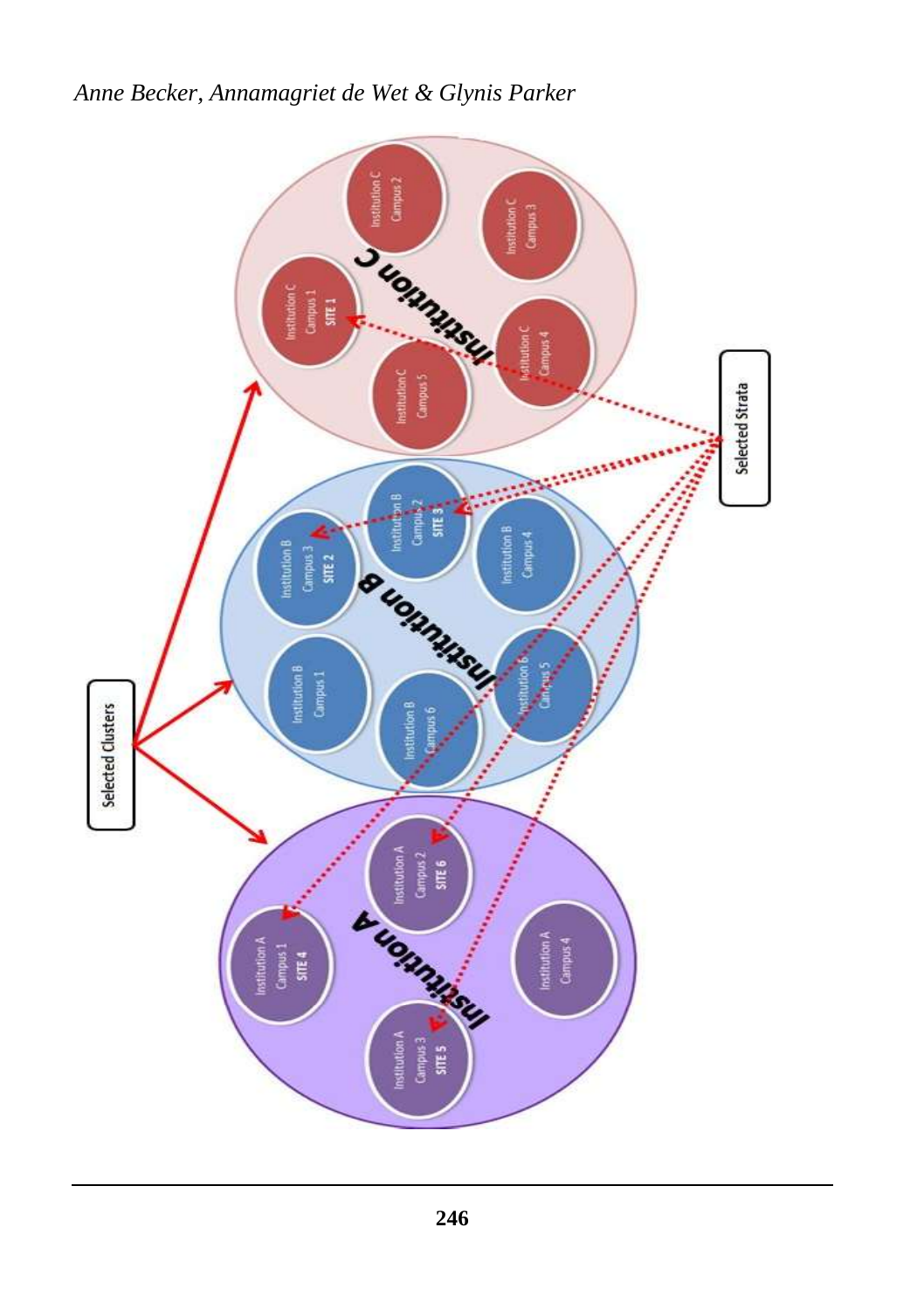The three institutions have a total of fifteen campuses, which were regarded in our second level of sampling as strata. Most campuses are fairly homogeneous units in terms of the cultural, ethnic, religious, linguistic, political and social backgrounds of their students. According to Maree and Pietersen (2010:176), stratified and cluster sampling are similar in terms of forming non-overlapping groups, although they differ in that clusters are heterogeneous groups as opposed to fairly homogenous strata. Sites were selected from the fifteen strata according to three criteria:

- Campuses had to offer a *full-time BEd* teacher education programme.
- Campuses had to be representative of both *rural and metropolitan* areas.
- The diversity displayed amongst the campuses had to be representative of the diversity displayed amongst the total student population of all three institutions.

Six sites were selected:

- *Site 1*, a former College of Education, is a metropolitan campus. It provides initial and in-service teacher education and offers higher degrees in a wide range of education disciplines in addition to its research and consultancy work. It has about 7,000 enrolled students, many of whom are bursary students. Students are mostly Zulu-speaking Africans who use English as language of instruction.
- *Site 2* is a metropolitan campus and is the hub of teaching activity for its institution, accommodating approximately 900 to 1,000 students. It is home to the Education and Social Sciences faculty, responsible for annually producing the largest number of teaching graduates in its province. Students on this campus come from diverse linguistic and cultural backgrounds, but all use English as language of instruction.
- *Site 3* is a rural campus on a very picturesque site with approximately 800 enrolled students. It boasts a collection of beautiful historical buildings dating from the early 1800's. Students on this campus mostly represent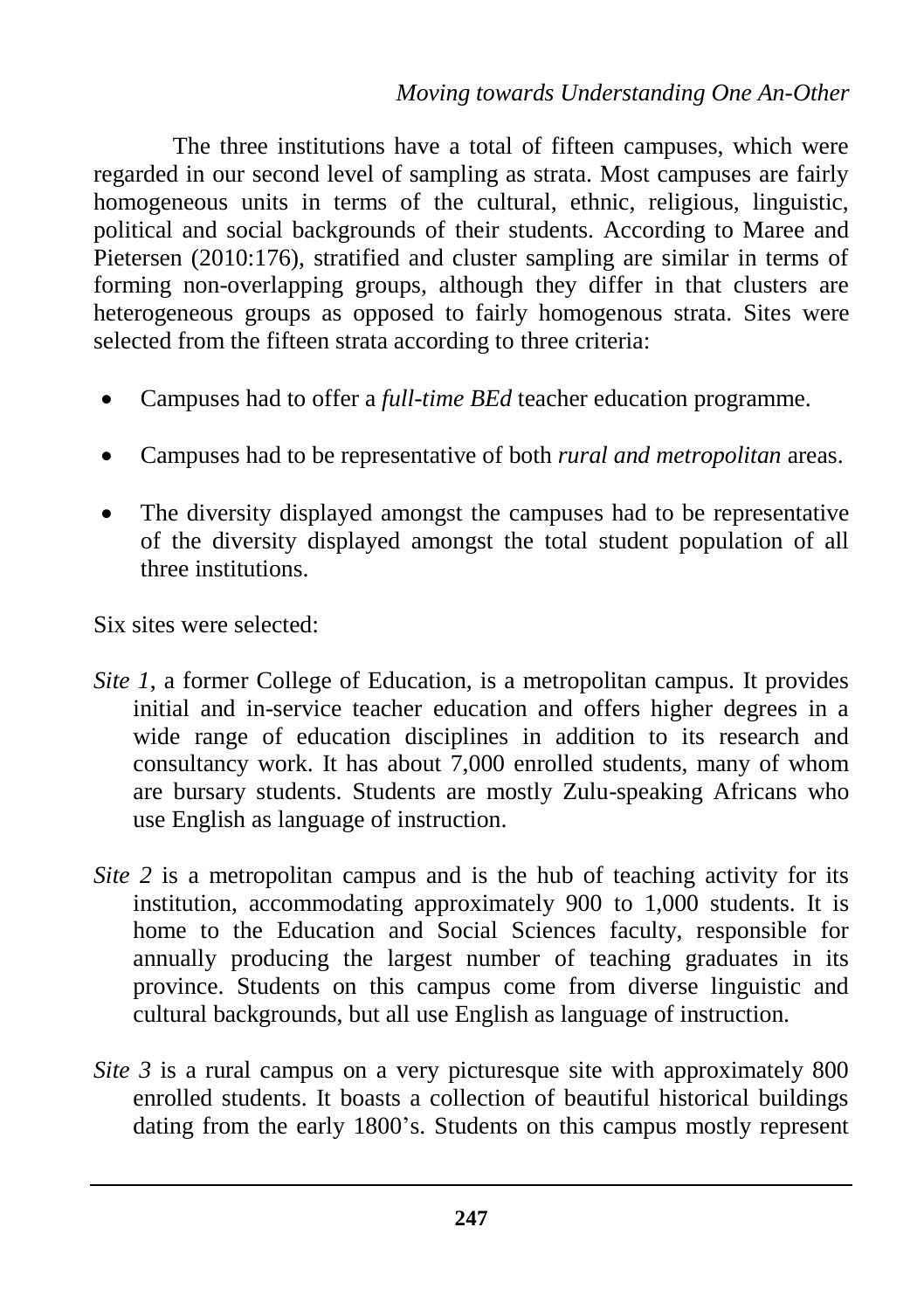Afrikaans Christian students and use Afrikaans as language of instruction.

- *Site 4* is situated in a semi-rural area with Afrikaans as the main language of instruction, although some classes are presented in English or make use of interpreters. Students on this campus generally represent Afrikaans students from a Christian background. The campus started out as a small institution more than a century ago and is currently the university's largest campus with roughly 20,000 contact students.
- *Site 5* is situated in a metropolitan area. The campus is just over 50 years old with English as the main language of instruction, although some classes are presented in Afrikaans. The roughly 6,500 students on this campus represent a variety of languages, ethnicities and cultures although a large majority are followers of the Christian religion.
- *Site 6* is a rural campus which originated in the early 1970s as a communityinitiated institution. This site uses English as main language of instruction, although some classes are presented in Setswana. The more than 10,000 students on this campus are mostly Setswana speakers, most are Christian, and many come from surrounding rural areas.

First- and fourth-year full-time BEd students from the six sites were regarded as possible participants. The total number of first- and fourth-year students enrolled for BEd at the six sites was 4,953 (Population:  $N_{total}$  = 4,953), of whom 2,837 ( $N_{1st \text{ years}} = 2,837$ ) were first years and 2,116 ( $N_{4th \text{ years}}$ )  $= 2,116$ ) fourth years. Full-time first- and fourth-year BEd students from each site were invited to participate in the survey which involved administering a questionnaire in a structured environment according to arranged times and venues. Students who were willing to participate did so and could, therefore, be regarded as forming a convenience sample in a third level of sampling. A total of 1,086 students completed the questionnaire ( $n_{total} = 1,086$ ). Five hundred and fifty one of these students were first years  $(n_{1st years} = 551/1,086)$ , while 535 were in their fourth year  $(n_{4th \text{ years}} = 535/1,086)$ . Figures 2 and 3 provide a picture of first-year and fourth-year survey participants respectively.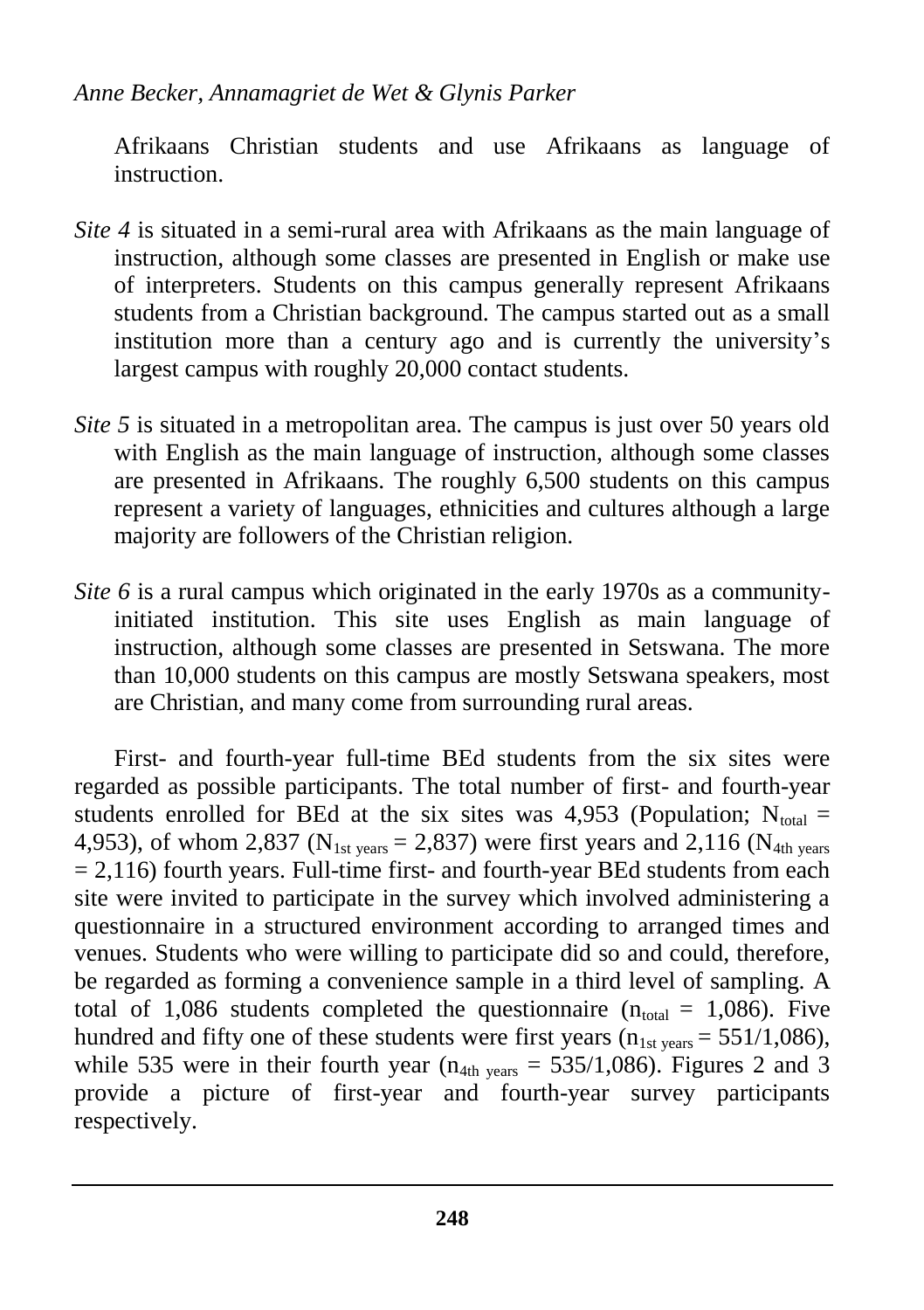

#### **FIGURE 3: FOURTH-YEAR SURVEY PARTICIPANTS PER SITE**

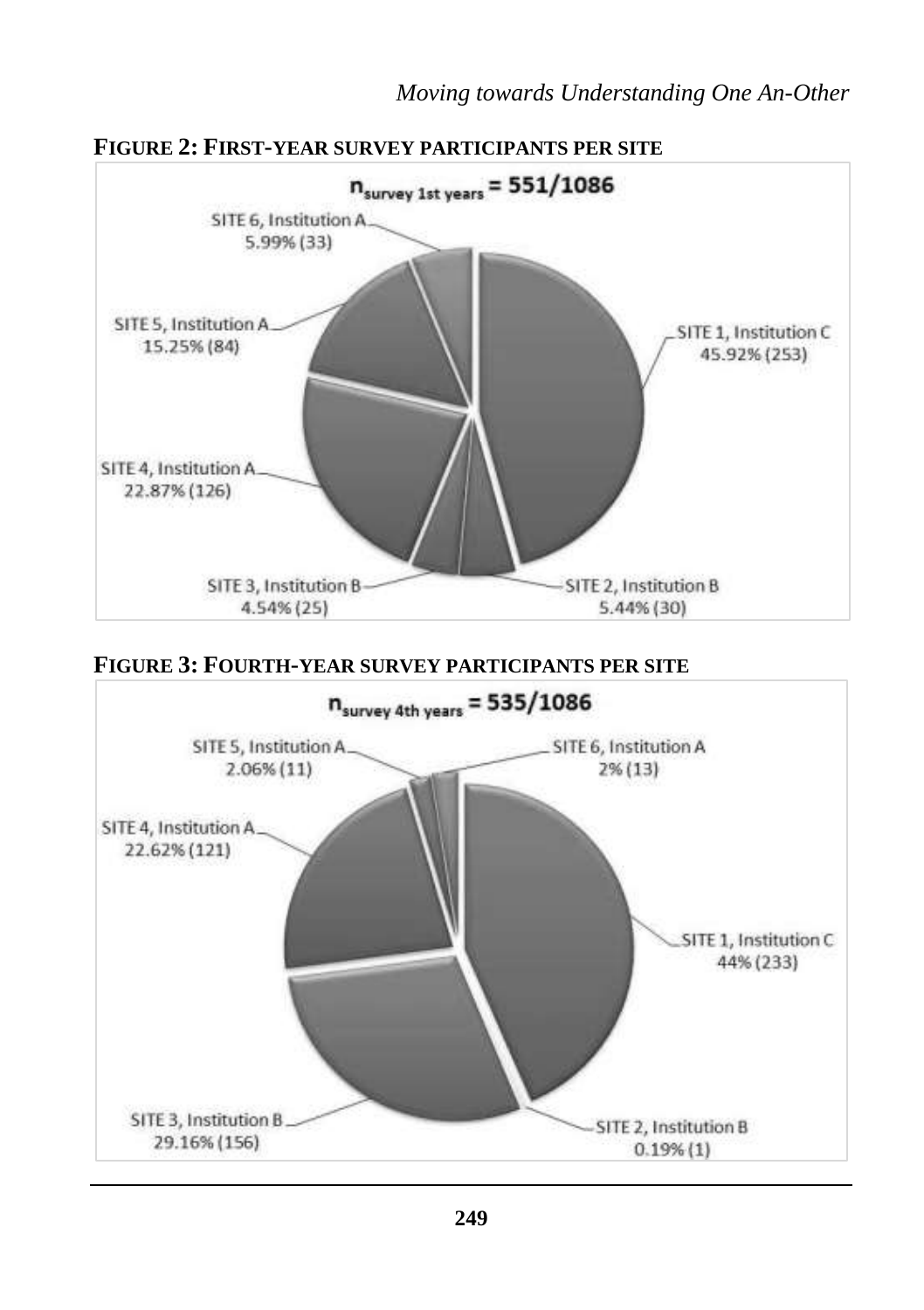Using the data analysis tools of the SurveyMonkey website, quantitative data from the questionnaire was analysed by means of descriptive statistics (frequency distribution). For the purposes of this article, we employed the lens of postmodernity to look for complex, non-linear, multi-layered meaning and understanding. Qualitative data from open-ended questions and comment boxes was analysed through the same lens by means of discourse analysis within the process of data crystallisation.

# **3.3. Small Focus Groups**

Focus-group interviews allow face-to-face contact with the participants involving unstructured and generally open-ended questions (Cresswell 2009:181). According to Nieuwenhuis (2010:90), focus groups differ from group interviews in which groups of participants are asked a set of (semi-) structured questions without giving them the opportunity of dialogue on the responses generated. In contrast focus groups aim to allow the flow and development of conversation, encourage debate and conflict and encourage participants to discuss a topic with other participants rather than with the researcher only (Nieuwenhuis 2010:90). Smaller groups are preferable in the case of complex issues when greater levels of sharing and discussions are needed and people are likely to have strong feelings about the topic (Krueger & Casey 2009:68-69; Greef 2005:305).

In this project, data from other collection strategies was validated, feedback was challenged, and literature and epistemological understandings were re-evaluated during small focus groups (Roux & Du Preez 2013). Furthermore, focus groups aimed at eliciting dialogue about human rights and probing participants' conceptions and ontology and to disrupt fixed meanings and understandings. Most focus groups met twice, although some met only once. Separate focus groups were held with first years and fourth years, except for one meeting on Site 6 which combined first and fourth years. The sizes of focus-groups varied from three to nine. Discussions were initiated by means of one question 'Do human rights exist?', and in most cases, the conversation flowed easily with researchers probing further issues as they arose. Another form of probing used in second meetings (or later on, in the case of one meeting) was to give scenarios which were discussed by the participants.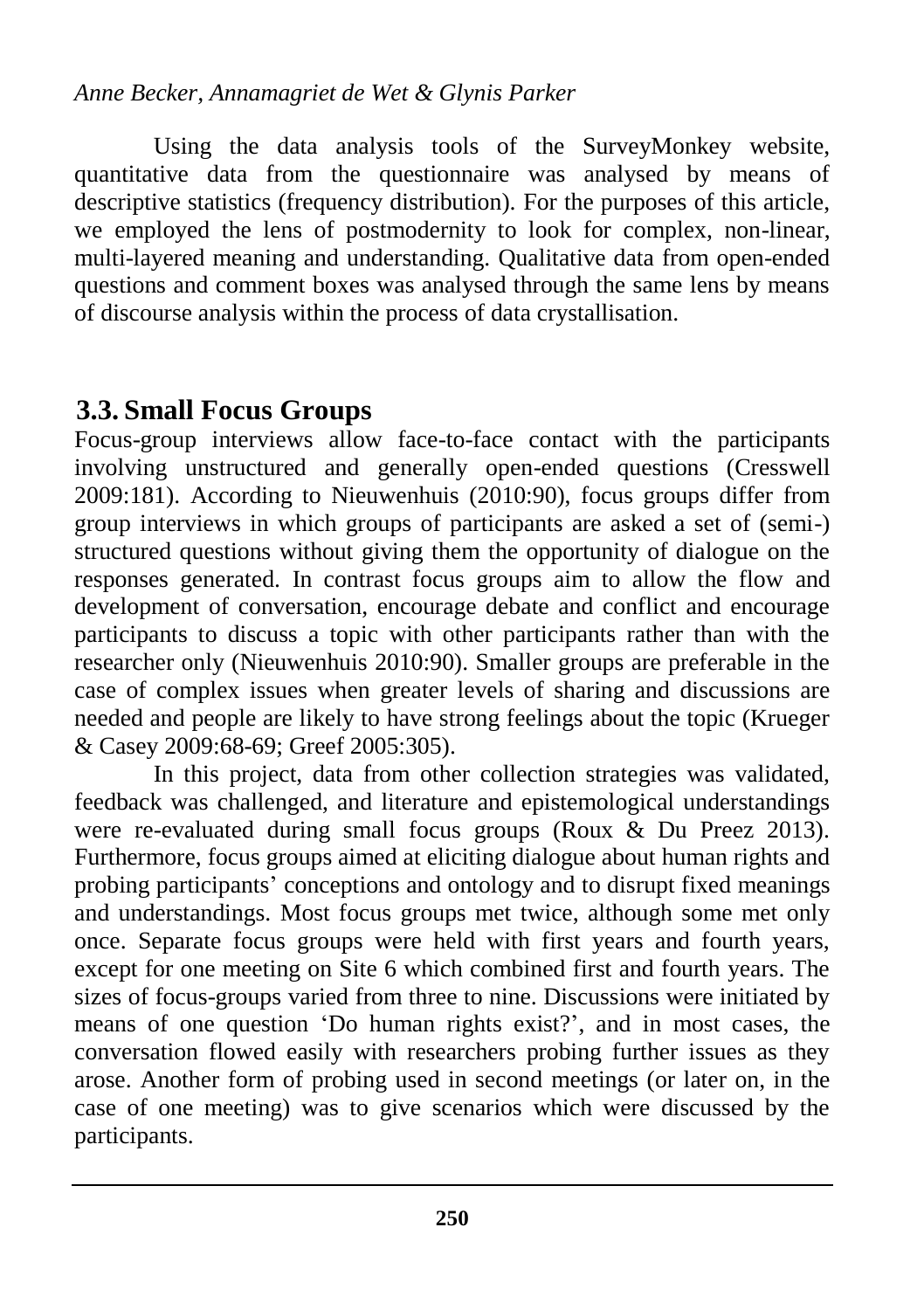Four different scenarios drafted by the research team sketched fictitious events in diverse socio-cultural, gender and religious contexts, including possible human rights violations within an educational context. Scenarios covered the five determined issues (socio-cultural contexts, morals and values, curriculum development, social justice and gender) and provided short stories that probed these issues. Participants related the scenarios to their own life experiences, and through dissonance, disruption and reflection, the universal truth paradox of human rights was explored. This also provided opportunities for participants to express and explore their own unique understandings and experiences of human rights and construct new knowledge through the expression of others' understandings and experiences of human rights. Focus-group discussions were audio-recorded and transcribed before being analysed. Drawing on Bauman's theory on postmodern responsibility and relations structured in proximity and distance, focus-group data was analysed by means of discourse analysis within the process of crystallisation.

To enable the team to involve students in focus-group discussions, we used snow-ball sampling: On each of the six survey sites, we invited students who had, during the survey, indicated their willingness to participate in focus groups and who, in turn, invited other BEd students from their yeargroups who voluntarily joined the discussions. A total of 68 ( $n_{\text{focusgroups}} =$ 68/1086) students participated, of whom 29 ( $n_{focusing first years} = 29/68$ ) were first-year and 39 ( $n_{focusing fourth years} = 39/68$ ) were fourth-year students. Twenty-seven of the focus group participants were male (14 first years and 13 fourth years) and forty-one were female (15 first years and 26 fourth years). Focus-group participants were between 18 and 28 years old, represented six of the 11 official South African languages and were mostly Christian (with three participants who indicated they were Muslim). Figures 4 and 5 indicate the first-year and fourth-year focus group participants per site respectively.

### **3.4. Crystallisation**

Trustworthiness was achieved through practices such as crystallisation, multivocality and member reflections.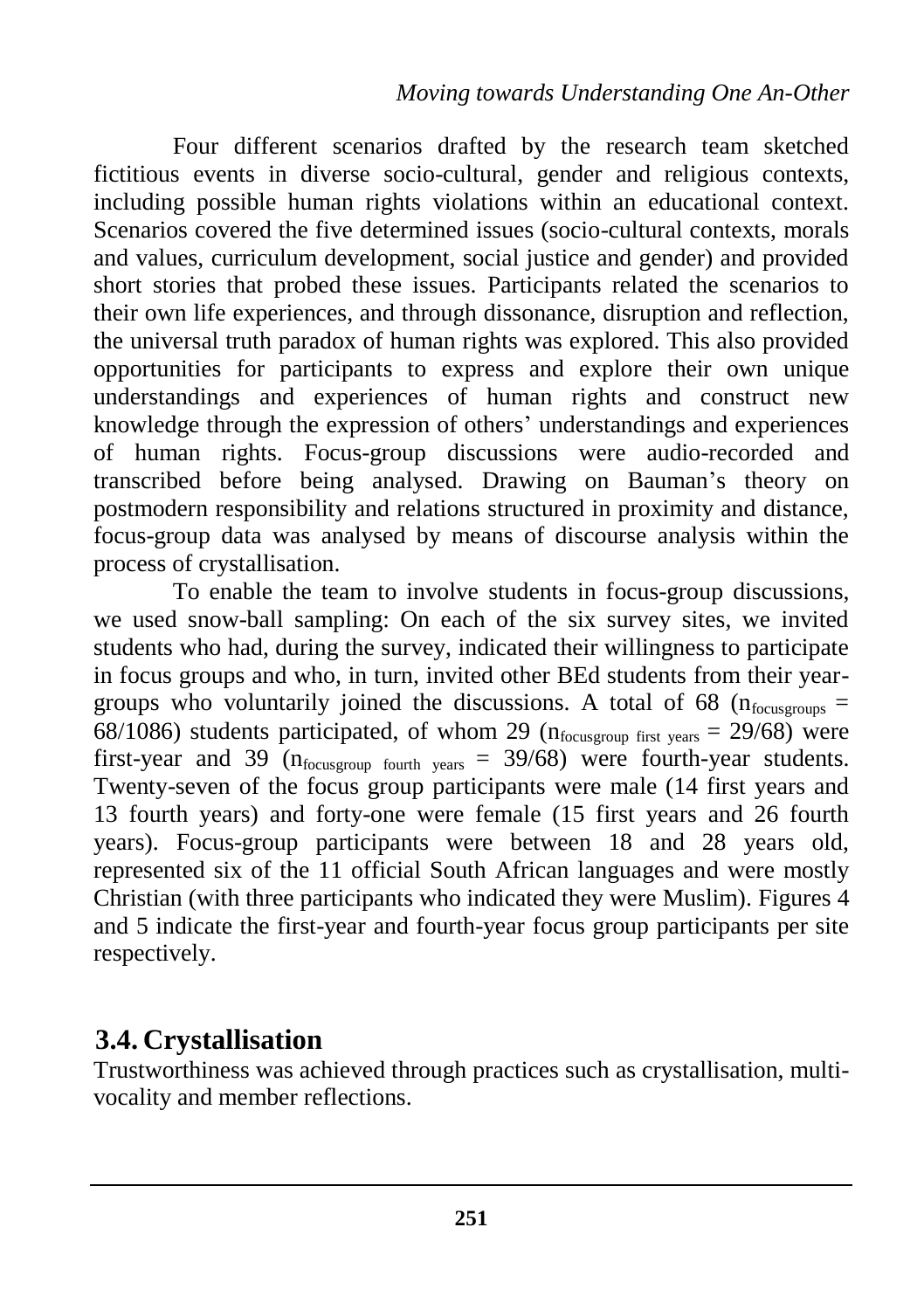

# **FIGURE 5: FOURTH-YEAR FOCUS GROUP PARTICIPANTS**

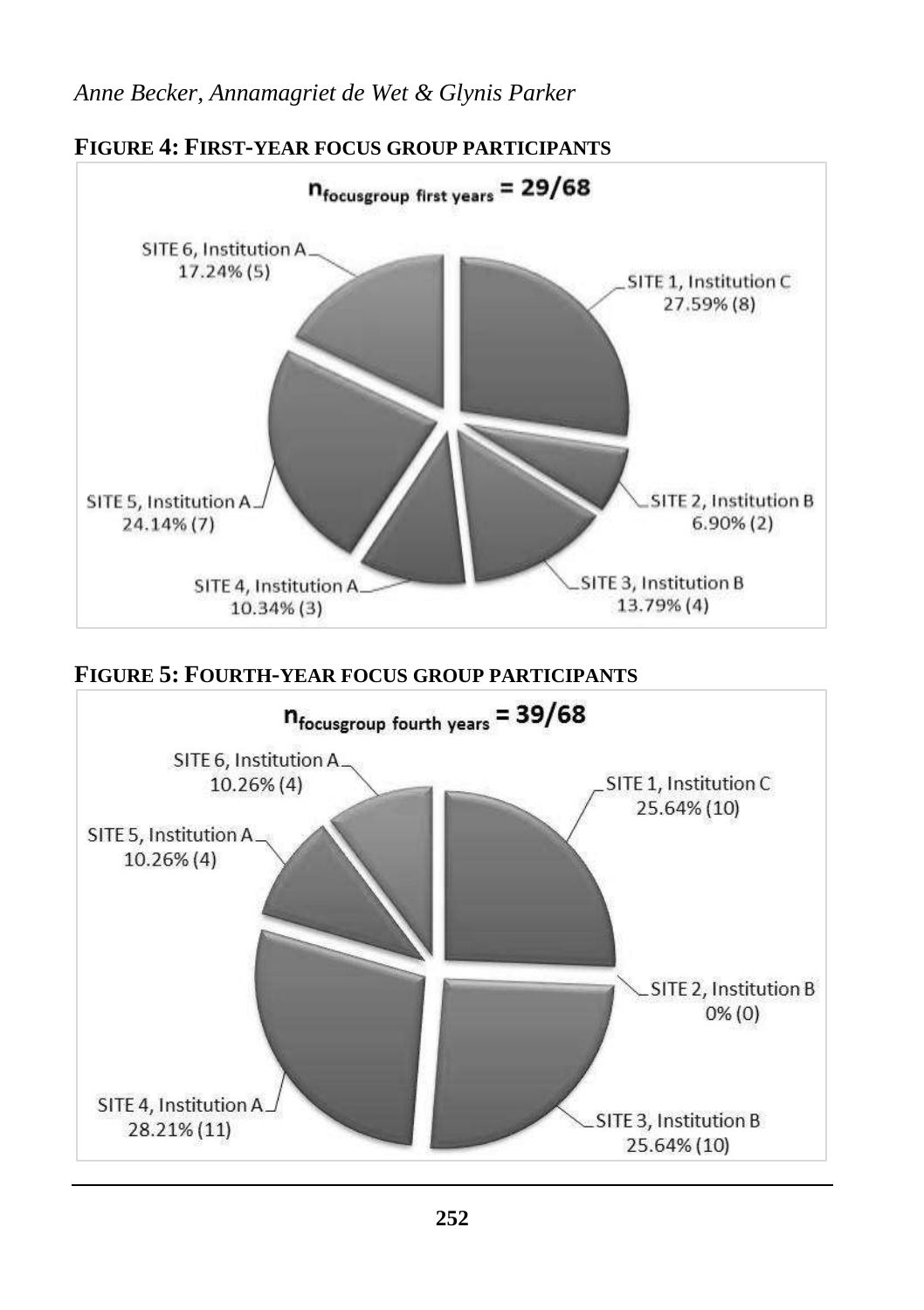In employing crystallisation, the research team used various methods, multiple data sources, forms of analysis and lenses in order to explore complexities and multiple views, thus building a rich and openly partial account of a phenomenon that problematises its own construction (Tracy 2010:843; Ellingson 2009:4) and allowing a more complex and multi-layered understanding of human rights literacy to crystallise. To this end, the researchers employed reflective and reflexive practices and processes (Nicholls 2009:121) that contributed to crystallisation within an understanding that 'knowledge is situated, partial, constructed, multiple and enmeshed in power relations' (Ellingson 2010:10).

## **4. Creating Relations of Distance and Proximity: Findings from Three Collection Strategies**

Descriptive quantitative data is presented in this section by means of graphs and frequency tables, while in-sentence indications in parenthesis provide the number of responses for a specific question. For example, Question 20  $(n=1,002/1,086)$  indicates that 1,002 out of the total of 1,086 respondents have answered question 20.

To embrace the discourses embedded in the qualitative data, extracts are presented *verbatim* to illustrate how students move to understanding the other (or not) through relations of distance or proximity. We have referenced the data in terms of the data source: 'WalkAbout' for responses from the walk-about collection strategy, 'SurveyComment' for open-ended responses in the questionnaire and 'FocusGroup' for data emanating from focus-group discussions. Focus-group references indicate the site, year group and meeting. For example, FocusGroupS1Y4M2 refers to data from a focus group at Site 1(S1), fourth years (Y4) second meeting (M2).

The questionnaire administered in the course of the research included some questions which elicited the views of respondents in terms of interreligious and intercultural interaction. Responses to these questions reveal many respondents' preference for relations of distance in which they could rely on the law and their rights for security and comfort. In particular, Question 52 requested respondents to indicate whether they feel they have the right not to be confronted with a religion other than their own. Figure 6 depicts responses to this question  $(n=1,011/1,086)$ . The chart indicates that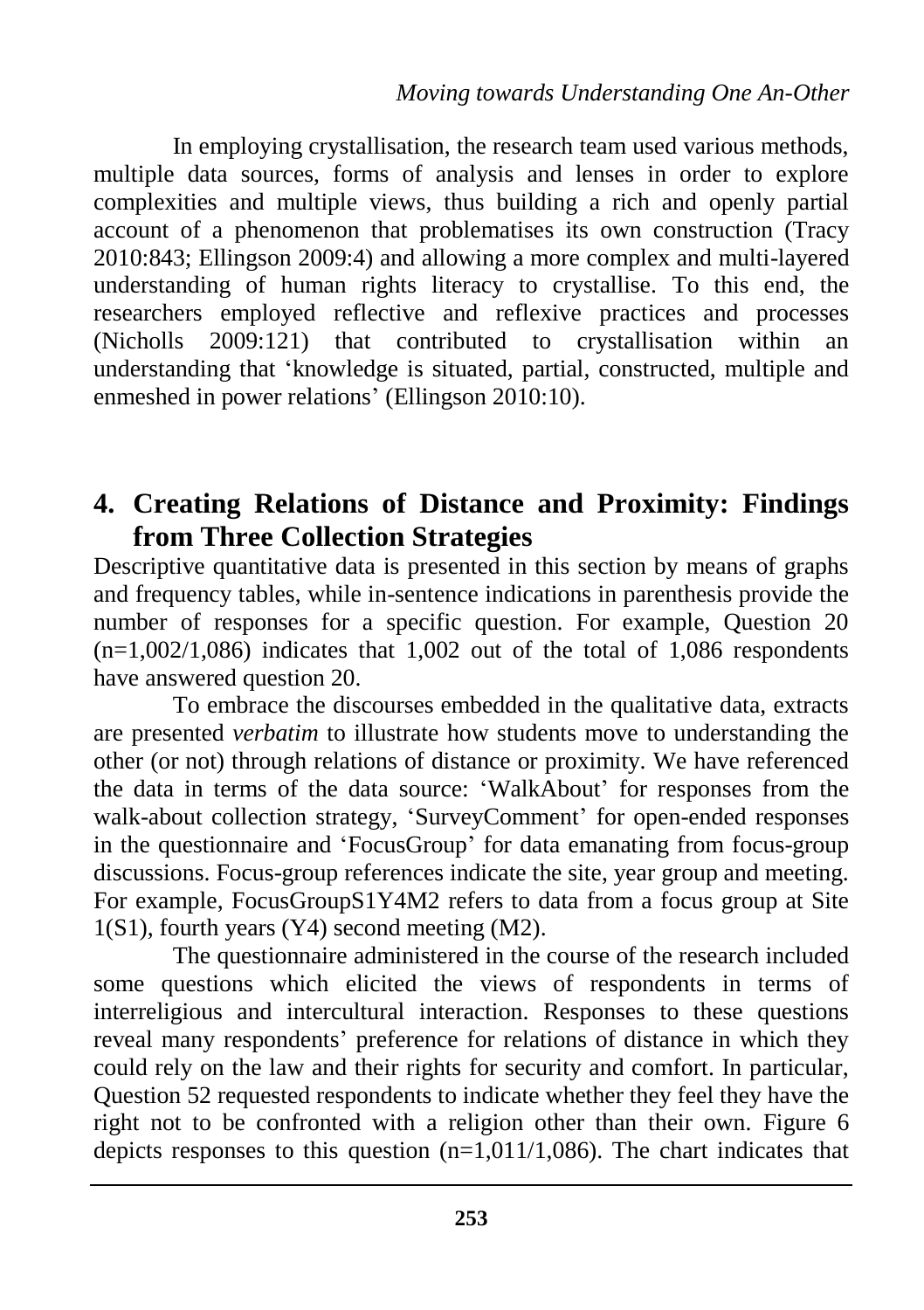more than half of respondents (57.47%) agreed to some extent (either fully or somewhat) that they have the right not to be confronted with other religions. Two other questions probed respondents' preference towards choosing comfort and security when interacting with the other within multi-religious and multi-cultural contexts.



#### **FIGURE 6: QUESTION 52 RESPONSES**

Questions 53 and 61 respectively asked whether respondents were of the opinion that one needs to learn about different religions (Q53, Figure 7,  $n=1,012/1,086$  and cultures (Q61, Figure 8,  $n=1,003/1,086$ ) to avoid discrimination. In their responses to these two questions, most respondents (81%) agreed to some extent (either fully or somewhat) that it is necessary to learn about other cultures and religions to avoid discrimination.

In questions 53 (Figure 7) and 61 (Figure 8), most respondents agreed about the importance of not discriminating against others and appreciated that a level of understanding ('learning about') others may hamper discriminatory practices which may be a consequence of relations of distance.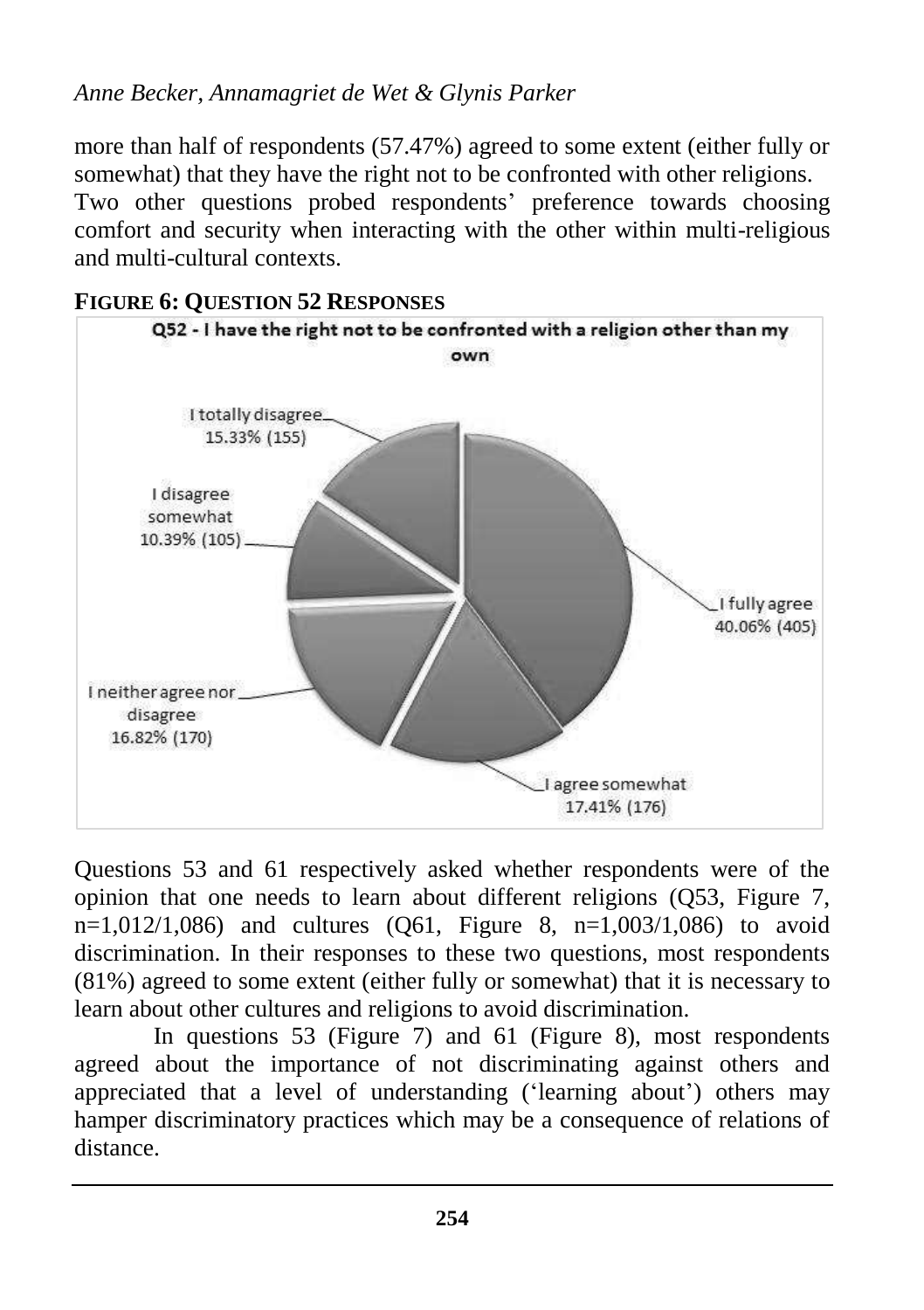#### **FIGURE 7: QUESTION 53 RESPONSES**



#### **FIGURE 8: QUESTION 61 RESPONSES**

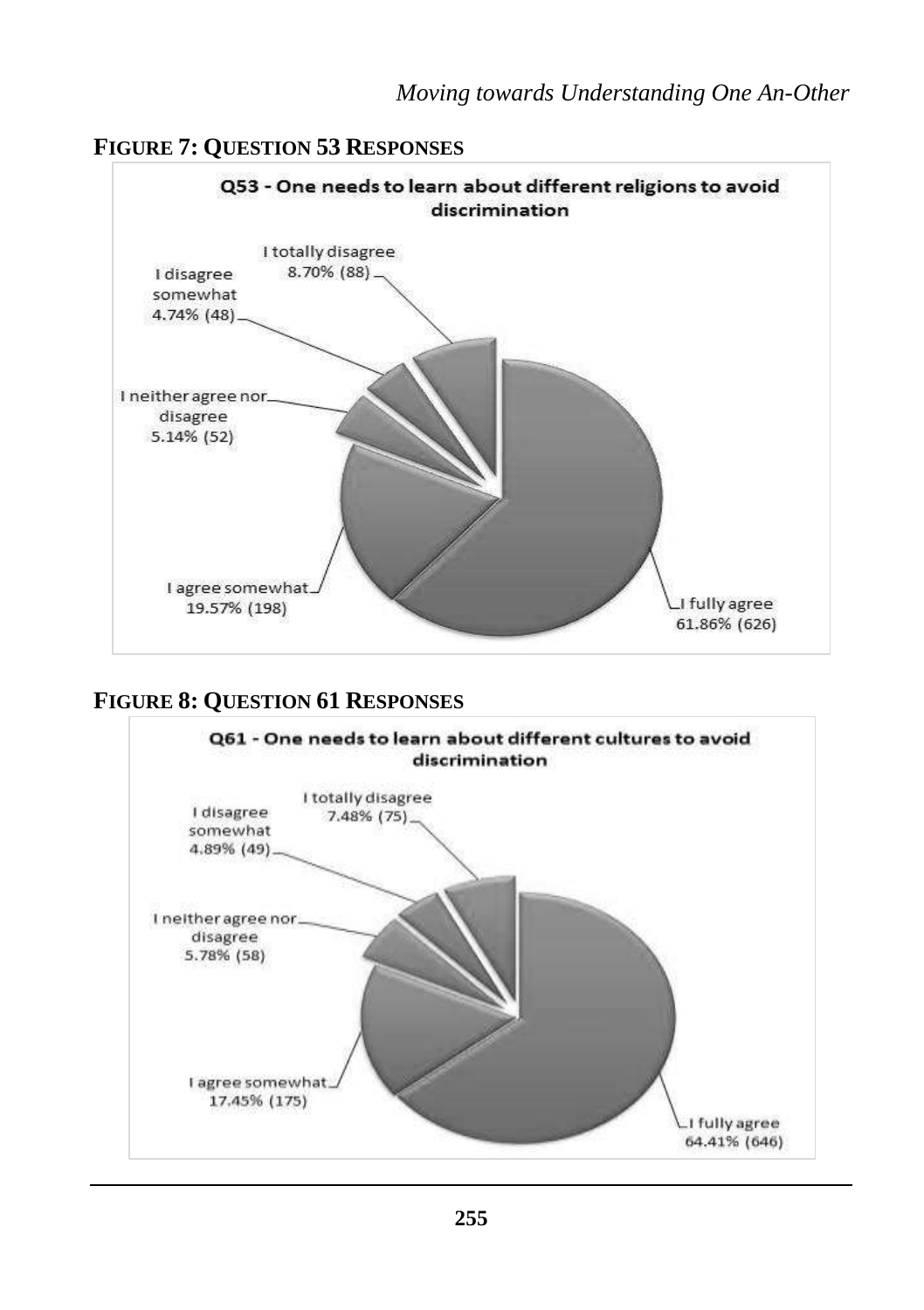Walk-about responses indicate the appreciation by students for notions of freedom to exercise or practice one's religion and equality, or not to be discriminated against on the basis of one's religion or culture. Some responses to the question 'What is the most important human right?' were as follows:

> *Freedom of practicing my religion. All religions can be practiced (WalkAboutQ2). Equality. Because of equality nobody is oppressed because of their culture, age and gender (WalkAboutQ2). Equality. Reason being because all people should be treated equally regardless of religion, race so that everyone has a chance in life (WalkAboutQ2).*

One response to the question 'How do you live out your human rights' referred to the notion of respecting equality and equal cultural and religious difference:

> *I do not discriminate. We have different cultural differences. But we are all human (WalkAboutQ3).*

Whereas responses to question 52 of the questionnaire indicated relations of distance, responses to questions 53 and 61 as well as the walk-about responses quoted above could be indicative of intention to bridge distance. However, further probing of the questionnaire responses and comparing it to qualitative-survey and focus-group data, a preference for relations of distance clearly emerges. Respondents acknowledge the necessity of 'knowledge *about*' others and accept that all people are equal and should not be discriminated against. Nevertheless, although they are happy with learning *about* other religions and cultures, they are not keen on being 'confronted with' (Q52) a religion, and maybe a culture, different to their own.

Often related to discourses on diversity, difference and in(ex)clusion is the notion of freedom of association and choice. Question 21 provided a list of 25 words or phrases which they associated with freedom and requested respondents to choose ten words or phrases which they associate with freedom. Freedom of association ranked seventh out of twenty-five options: 52.98% of respondents (n=1057/1086) had chosen it as one of the ten words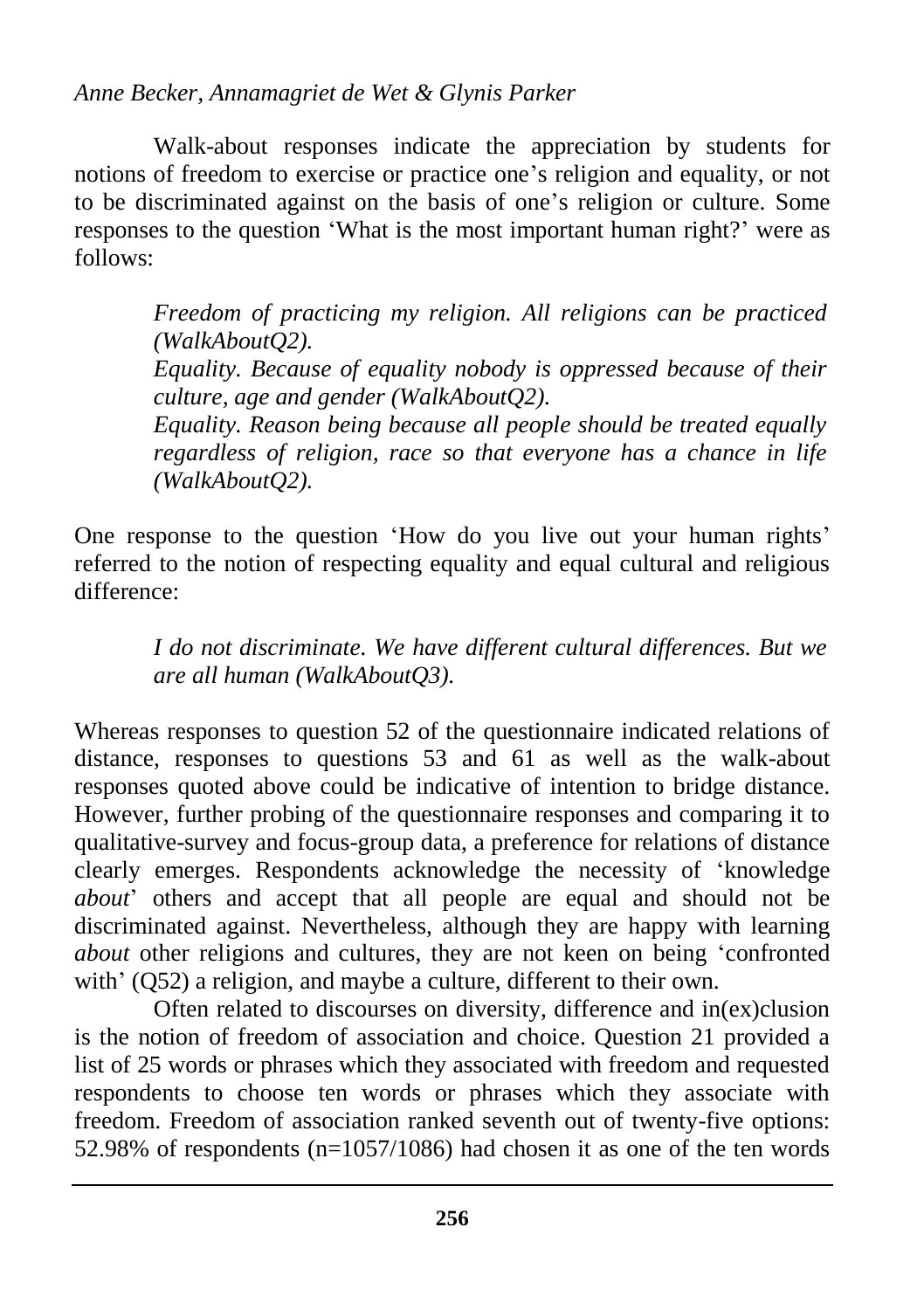or phrases they associated with freedom. Table 1 depicts the top ten words and phrases respondents associate with freedom.

| Rank           | <b>Answer choices</b>                     | Percentage | <b>Frequency</b> |
|----------------|-------------------------------------------|------------|------------------|
|                | Freedom of choice                         | 79.75%     | 843              |
| $\overline{2}$ | To be able to vote                        | 65.56%     | 693              |
| 3              | Choice of opinion, belief and<br>religion | 64.71%     | 684              |
| $\overline{4}$ | To live freely                            | 60.64%     | 641              |
| 5              | To express your own opinions              | 60.45%     | 639              |
| 6              | Education                                 | 58.47%     | 618              |
|                | Freedom of association                    | 52.98%     | 560              |
| 8              | Free to participate in culture            | 52.79%     | 558              |
| 9              | Responsibility                            | 43.24%     | 457              |
| 10             | Express oneself                           | 42.38%     | 448              |

**TABLE 1: QUESTION 21: WORDS OR PHRASES MOST COMMONLY ASSOCIATED WITH 'FREEDOM'**

Both freedom of choice and freedom of association are deemed by participants as important. The quantitative data alone, however, does not reveal in what manner respondents exercise or would exercise such freedoms. Whereas some participants rely on these freedoms (choice and association) in discourses about multi-culturalism and multi-religiosity to justify or defend distance, others rely on the same freedoms to meet and interact with the other in relations of proximity.

Question 53 and 61 of the questionnaire included an option for respondents to make comments in relation to learning about other cultures and religions to avoid discrimination. Comments obtained in this manner indicate some participants' preference to interact with 'others like us' and not others from a different religion or even to learn about a different religion or culture:

> *Your religions need to be respected. No need to learn about different religions (SurveyCommentQ53).*

> *South Africa is a diverse country but it is also my right not to attend any religious other than mine (SurveyCommentQ53).*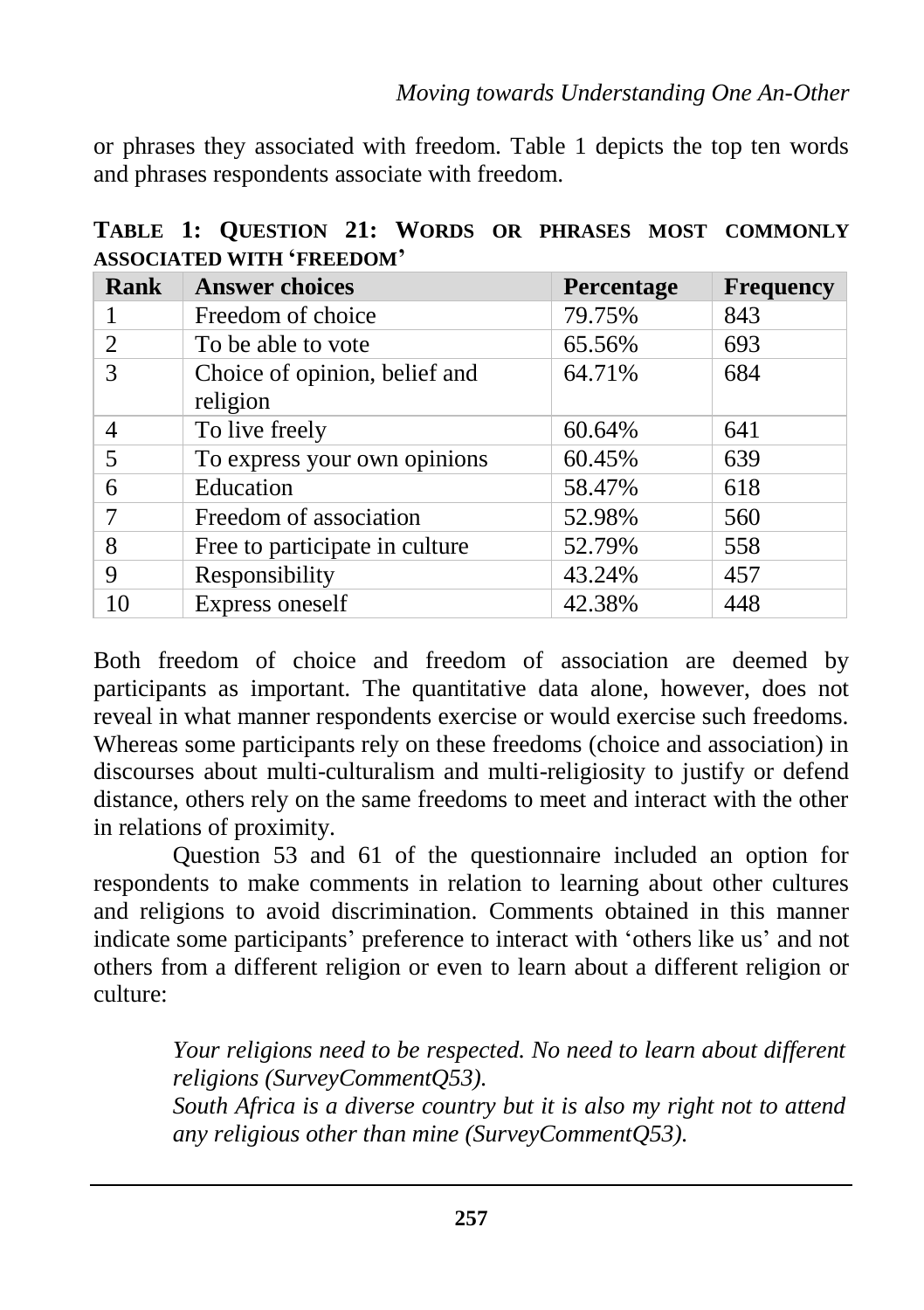*At this age I am content about who I am and not interested in many other things except what is necessary or unquestionable (SurveyCommentQ61).*

*Learning about other cultures may be dangerous sometimes, being a Christian is against most traditional believes which make me to be against lesbianism, gayism and polygamy (SurveyCommentQ61).*

The responses above indicate that some participants are unwilling to move to understanding the other. However, not all participants feel this way. Some responses indicate an intention towards inclusive and intimate relations in which an-other is respected as equal and different at the same time. Responses in this regard were as follows:

> *There are people who judge other religions' values and beliefs which is wrong, so in order to avoid that it is very important that a person learn about other religions' values and beliefs (SurveyComment Q53).*

> *I would like to be exposed to other religions; it would make me more open minded about the practices that entail the different religions (SurveyCommentQ53).*

> *It is because of our ignorance that we discriminate … it would be better to learn about other religions (we don't have to follow them) so we can understand the perspectives of others (SurveyComment Q53).*

> *The more you know about other people's cultures the more accepting & tolerating a person will be (SurveyCommentQ61).*

> *We have to learn about different cultures to accommodate diversity as well as becoming multicultural (SurveyCommentQ61).*

Focus group-discussions revealed similar preferences. Some participants are in favour of having interaction with, being confronted with and learning about, with and from people from a religion or culture different to their own, whereas others are not. Issues stemming from in(ex)clusion (in terms of others like us and others not like us) were also evident in discussions regarding cultural practices. The conflict between cultural practices such as male circumcision (going to the mountains), the autonomy of schools and governing bodies and freedom of choice featured strongly: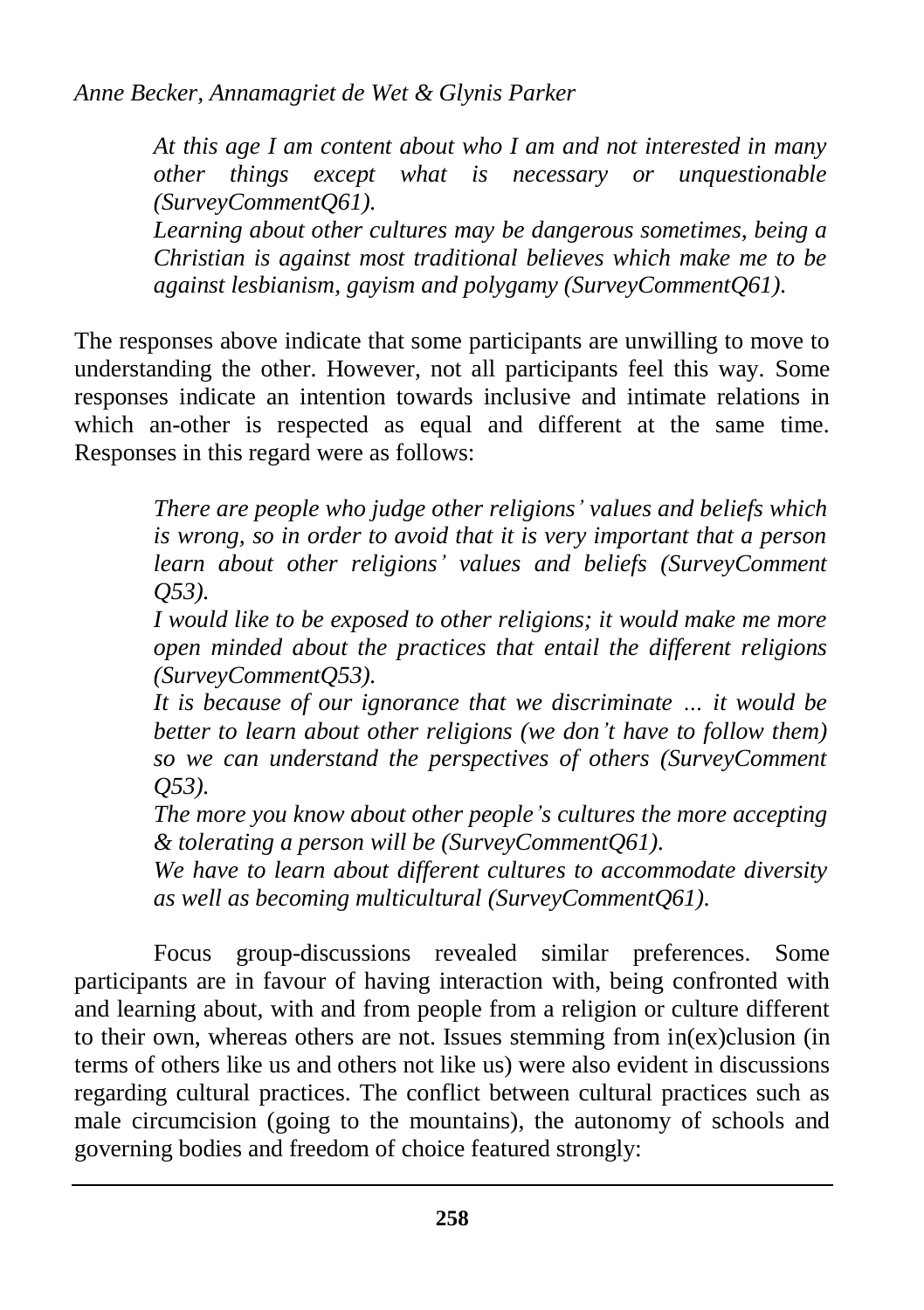*I think it is important to go back and look at the issue of inclusion. What is inclusion – it is there to embrace each and every culture that is there, each and every culture of the learners and the community in which it is (FocusGroupS1Y4M2).*

This participant seems to value inclusivity and understand the importance of sharing our lives and spaces with people different from us. In this participant's view, education and schools should embrace and accommodate different cultures and cultural practices, which reflect the human rights values as outlined in the South African Constitution and Bill of Rights (RSA 1996). Other students, however, had a different perspective. They argued that parents and children have freedom of choice and should exercise this right in choosing a school which would accommodate their specific cultural and religious practices:

> *But if I know my child is a Muslim child I cannot take my child and put her in for example in …. Girls school. I should put her in a Muslim school so that when they have these customs going on they could do it together and if there is a Xhosa school somewhere they should go there and if they want to do their customs they are together (FocusGroupS1Y4M2).*

Intolerance towards difference is also masked by arguing that schools have rules and codes of conduct and that parents and children should exercise their freedom of choice in order to accommodate own cultural and religious views:

> *I would like to say that when you are admitting a child to school you have a code of conduct given to you – a mission statement or what not and whenever you have questions about the school they do answer you … so now I am sure the parents knew that the school does not support this going to the mountains (FocusGroupS1Y4M1).*

Understanding the consequences of not answering to the moral demand and finding comfort in the security of codes of conduct and rules, one of the students asked:

*If a school tells you: we cannot accept you because of maybe your*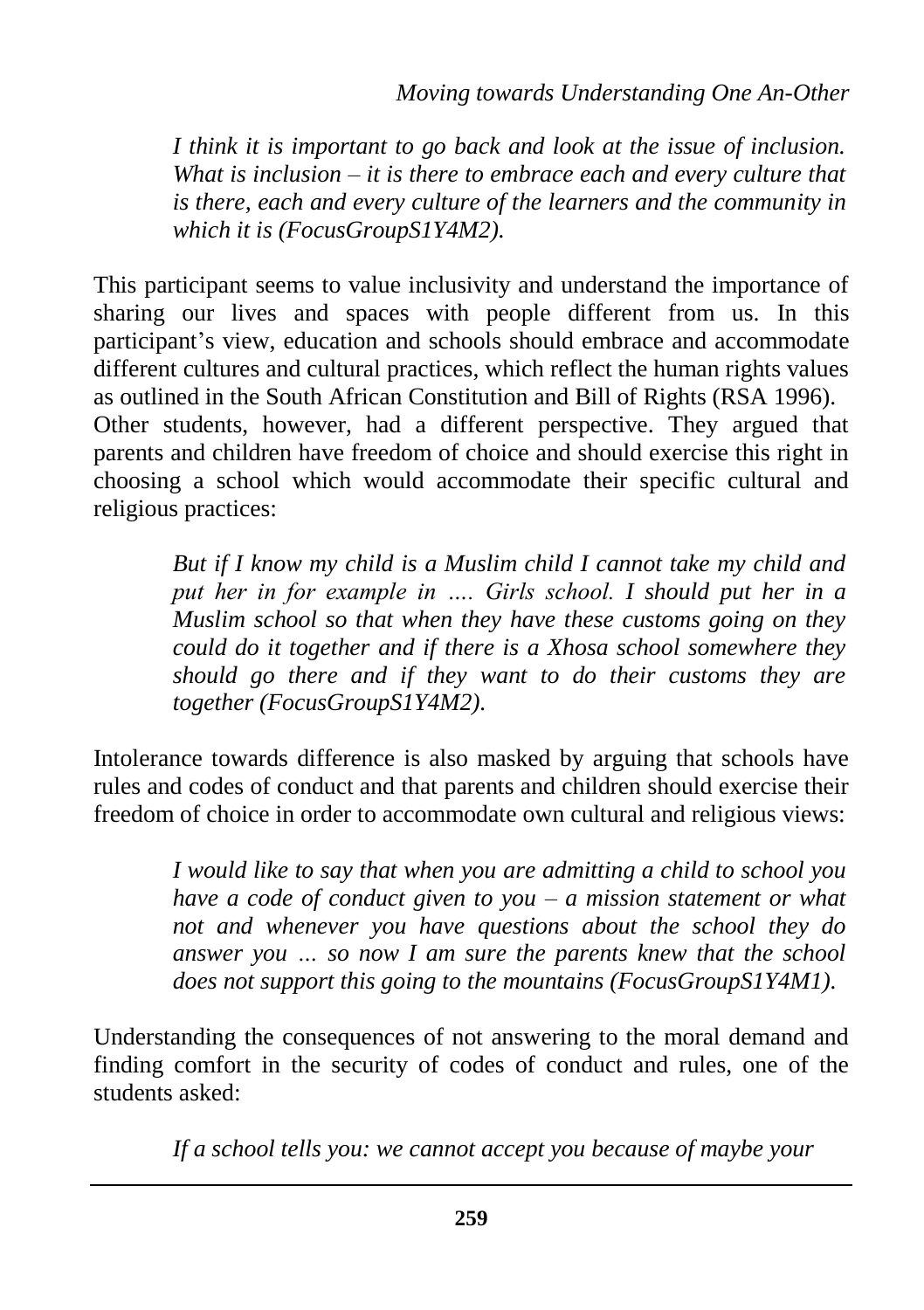*religious background which is opposed to our code of conduct, how do you feel as a human being? (FocusGroupS1Y4M1)*

This participant seems to understand that exclusion violates human rights values. Other participants, such as a first-year from Site 1, expressed the desire for moving towards understanding within relations of proximity:

> *We don't mind getting to know other people. We don't mind intermingling. It is interesting to getting to know other's cultures and religions and how they do stuff (FocusGroupS1Y1M1).*

To follow is a discussion of the data presented here in terms of moving (or not) towards understanding the other within relations of distance and proximity through human rights values.

# **5. Human Rights Values – Moving towards Understanding One An-Other**

The data from this study indicates various possibilities regarding moving towards understanding within relations of proximity or distance. Responses to the questions described above indicate that many respondents do not act on the moral demand made on the self by the other. It seems that they fear the moral ambivalence, dissonance and disruption which moral responsibility for the other and moving towards understanding the other, would demand. Many respondents therefore mask their fear of proximity within legally framed freedom of choice and association. Within relations of proximity the self remains bound to the other: 'I am I as long as I am for the other' (Bauman 1994:78) and the demand for moral responsibility transcend freedom of choice or association. Moral responsibility is demanded by the other: 'the Face that I face' (Bauman 1994:74), and is unconditional and non-reciprocal. It liberates both self and other to be for one an-other in equal difference within an inclusive shared humanity. Bauman (1994:250) therefore argues that moral responsibility is the most precious of human rights. South Africans, with the legacy of 'apartheid', have a 'racial consciousness' which informs their everyday consciousness and interaction with diversity and difference. Although racial consciousness is not unique to South Africa, what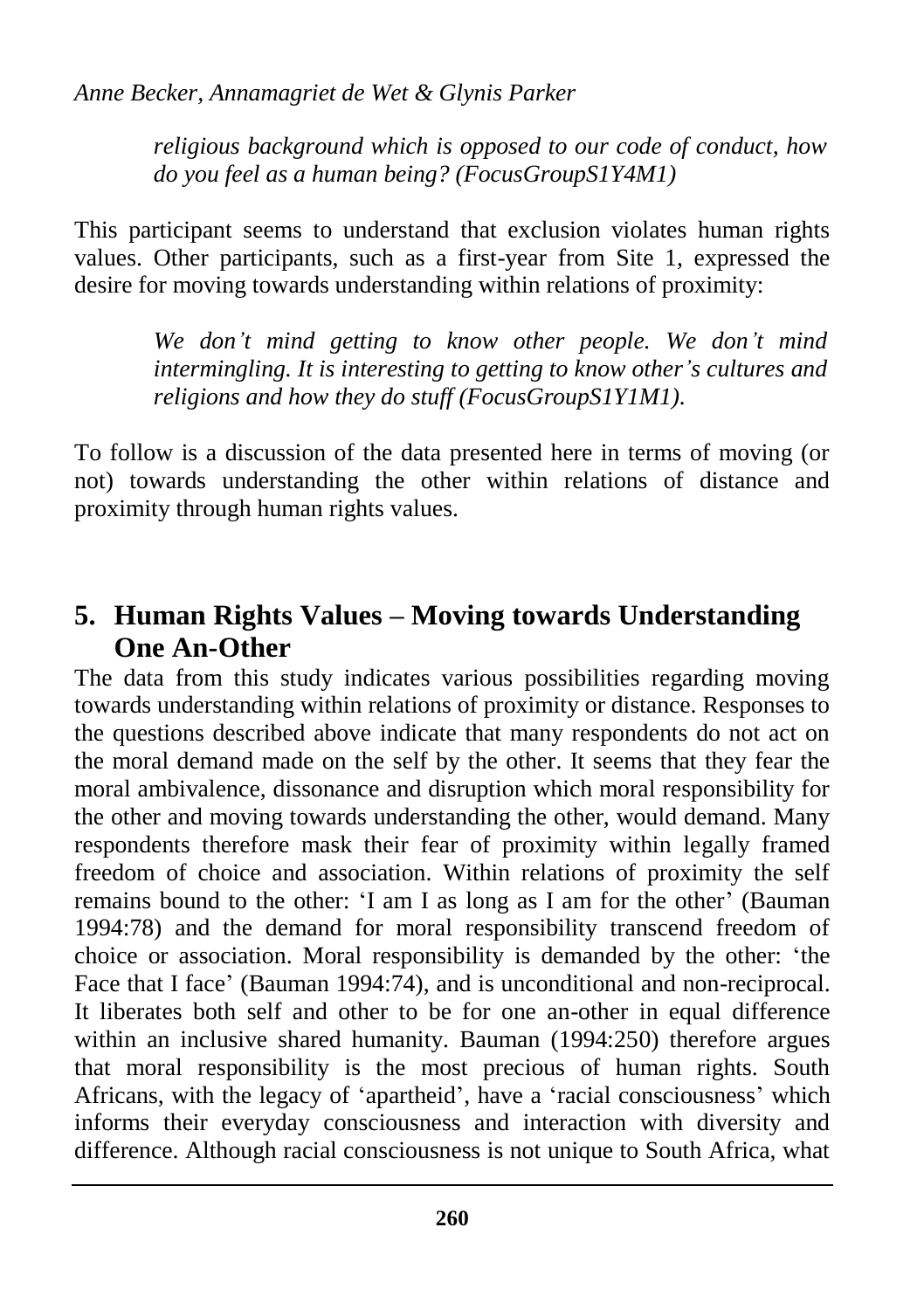is unique is that South Africans' racial consciousness resulted from 'an institutionalised, legislated system of racial oppression and segregation' (Welschen 2012: 9). We tolerate 'otherness' 'but prefer to live and generally socialise with culturally similar neighbours, and for their kin to marry within racial (that is, cultural) groups rather than outside them' (Seekings 2008:22).

The notion of freedom of association and choice featured strongly in the data pertaining to tolerance, diversity, difference regarding multi-cultural and multi-religious educational and social contexts<sup>5</sup>. Given the universal truth discourse on human rights, freedom of association and choice is posed as protecting diversity and difference and aiding inclusivity. The data, however, indicates that the discursive patterns of both freedom of choice and association often construct the conditions for exclusivity inhibiting moving towards understanding the other. As per the survey, Question 21 responses indicate the high value respondents attach to the right to freedom of association. Whereas the right to freedom of association and choice is protected by the South African Constitution (RSA 1996, section 16), exercising this right in protecting spaces of sameness and exclusion at the expense of the other and moving towards understanding others, does not correlate with moral responsibility (Bauman 1994:250) as being central to human rights and human rights values.

Not all respondents who partook in this survey intentionally structure relations of distance and exclusion. One should take note of the 40% of respondents in question 52 who do not think one has a right not to be confronted with a religion other than one's own. Though this does not necessarily mean these respondents are comfortable with meeting the religious other they do not see non-confrontation as a right, which would be a protected interest enforceable by law. Similarly, many of the respondents indicating in questions 61 and 53 that one needs to learn about other religions and cultures may also be quite comfortable with being confronted with otherness and difference, whereas others may only tolerate difference from a distance in order to adhere to laws, rules and regulations. The word

 $\overline{a}$ 

<sup>5</sup> In a South African television show, *The Big Debate*, for example, members of various racial groups debated issues of racism. Many of the speakers chose to identify or associate themselves with a specific group, and some indicated that they did not want to 'mix' with others (cf. http://www.youtube. com/watch?v=jpLFdtSNwpU).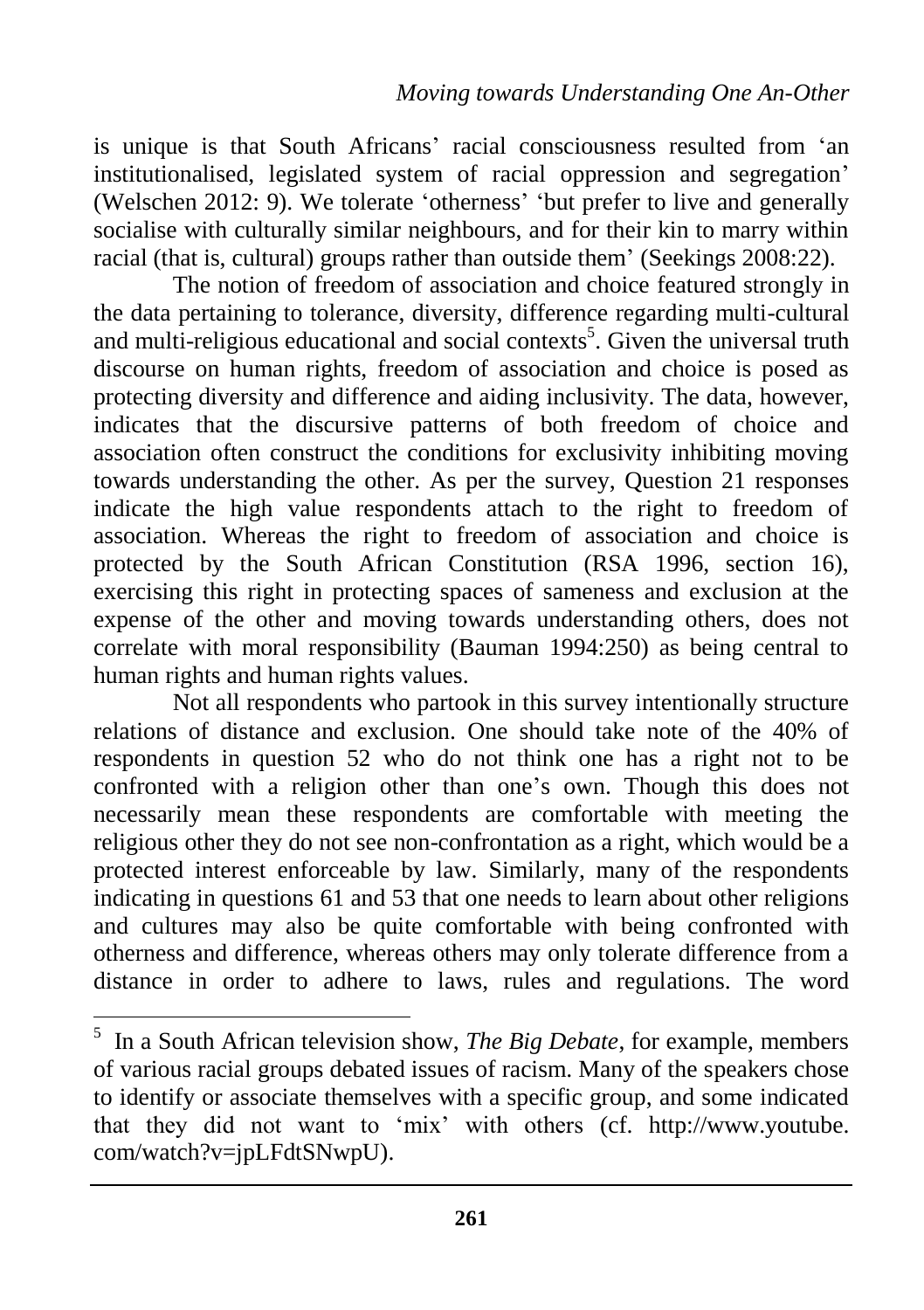'discriminate', however, refers to treating people differently on the basis of one or more attribute, and when we structure distance solely because they are from a different religion or culture as us, it could amount to discrimination. Such discrimination is not necessarily unfair discrimination in terms of section 9(3) and 9(4) of the South African Constitution (RSA 1996) and, therefore, such behaviour would not necessarily be unlawful. Considering moral responsibility and human rights values, however, this would inhibit possibilities of moving towards understanding within relations of proximity and inclusion.

The South African Constitution, in its preamble, states that 'South Africa belongs to all who live in it, united in our diversity' and that South Africans should actively 'Heal the divisions of the past and establish a society based on democratic values, social justice and fundamental human rights' (RSA 1996). The dream speaks of a sense of being together in unity and diversity.

Qualitative data from this study shows that in post-1994 South Africa, some of the respondents understand that the moral demand of *another* within proximity extends beyond promoting intergroup harmony (Dixon 1997:361). Moving towards understanding can bring about an appreciation of the value of religious and cultural diversity, as indicated by one student who said 'I would like to be exposed to other religions; it would make me more open minded about the practices that entail the different religions' (SurveyCommentQ53). An understanding of human rights, and an internalisation of human rights values embedded in moral responsibility and relations of proximity is an important part of human rights literacy which, in turn, facilitates better understanding of the significant other and aids inclusivity.

# **6. Conclusion**

Roux's life-work, and especially the most recent three projects, can be summarised with a quote from her chapter in *Safe Spaces* (Roux 2012:29):

> Religion is not only a means whereby many different cultures categorize and define humane values and morals, but it also provides a way by which to understand diversity in humankind, our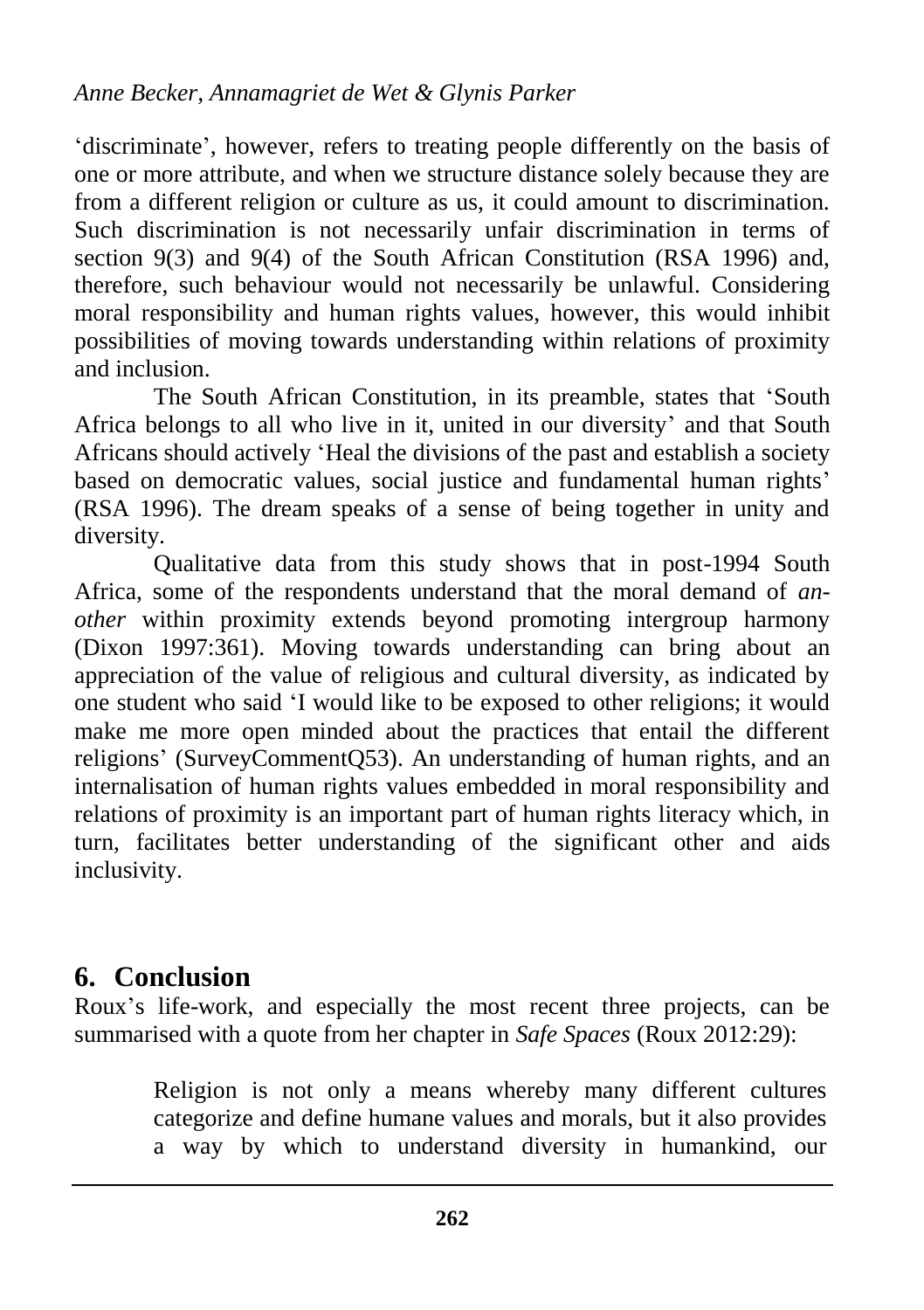experiences with life, our interaction with one another and the 'other' and how one tries to deal with the quest for meaning.

This indicates the close ties between religion and human rights, where human rights may be regarded as a redefined set of humane values and morals by which we come to understand diversity and our interactions with those different from or similar to us.

In this article, we traced Roux's journey from religion to human rights along the path of three human rights projects. These projects probed notions of difference and inclusivity and revealed the value of human rights in nurturing an understanding of others within relations of proximity. Findings from the project *Human Rights Literacy: A Quest for Meaning* were presented in this article to illustrate how human rights literacy facilitates understanding of others. The three projects together form an important part of Roux's legacy and inform us that human rights literacy could aid the construction of safe spaces in which humans can learn about, from and with one another, be it through disruption, dissonance, dialogue or conversation in equality and freedom.

### **References**

- Arun, J. 2002. Religion as Culture: Anthropological Critique of de Nobili's Approach to Religion and Culture. In Barnard, A. & J. Spencer (eds.): *Interculturation of Religious Perspectives on Robert de Nobili's Mission to India.* Bangalore: ATC Publications.
- Bauman, Z. 1994. *Postmodern Ethics.* Oxford: Blackwell Publishers.
- Becker, A. 2012. Identity Premised on Equality of Difference as a Fundamental Human Right. In Roux, C.D. (ed.): *Safe Spaces: Human Rights Education in Diverse Contexts.* Rotterdam: Sense Publishers.
- Becker, A. 2013. *Curriculum and Intra-dialogic Spaces: Consciousness and Becoming in Identity Construction rooted in Human Rights Values.* Unpublished PhD: North-West University, Potchefstroom, RSA.
- Booth, K. 1999. Three Tyrannies. In Dunne, T. & N.J. Wheeler (ed.): *Human Rights in Global Politics*. Cambridge: Cambridge University Press.
- Creswell, J.W. 2009. *Research Design: Qualitative, Quantitative, and Mixed Methods Approaches.* Los Angeles: Sage Publications.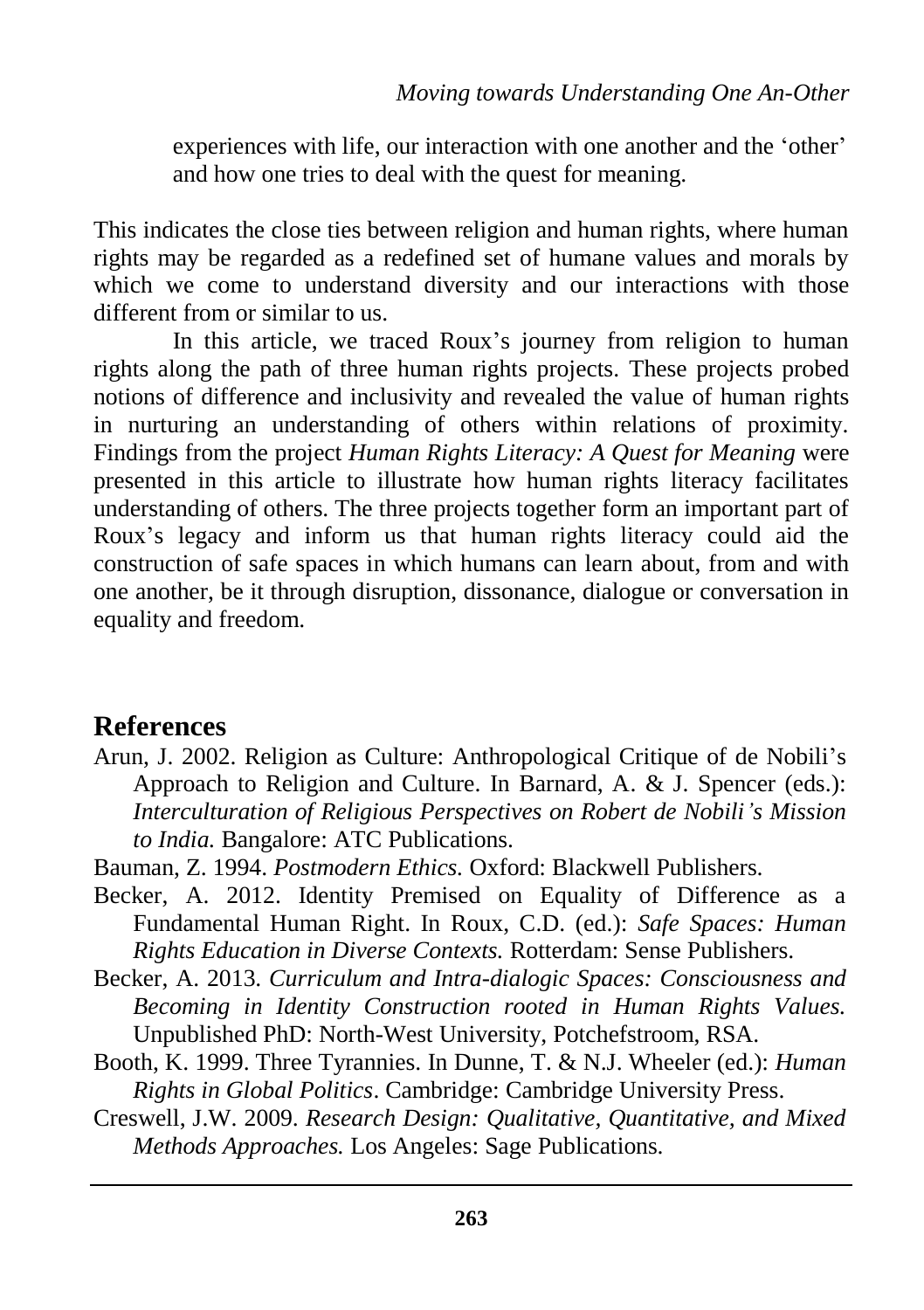- De Wet, A. & G. Parker 2014. Communities in Conversation: Opportunities for Women and Girls' Self-empowerment. *Gender and Development* 22,1: 109-125.
- Dixon, J.A. 1997. Intergroup Contact and Desegregation in the New South Africa. *British Journal of Social Psychology* 36:361-381.
- Du Preez, P. 2008. *Dialogue as Facilitation Strategy: Infusing the Classroom with a Culture of Human Rights.* Unpublished PhD: University of Stellenbosch, RSA.
- Du Preez P., S. Simmonds & C. Roux 2012. Teaching-learning and Curriculum Development for Human Rights Education: Two Sides of the Coin. *Journal of Education* 55:83-102.
- Ellingson, L. 2009. *Engaging Crystallization in Qualitative Research: An Introduction*. London: Sage.
- Fergusson, R. 2011. *Teacher Development for Religious and Cultural Diversity in Citizenship Education: A Community of Practice Approach.* Unpublished PhD: University of Stellenbosch, RSA.
- Greef, M. 2005. Information Collection: Interviewing. In De Vos A.S., H. Strydom, C.B. Fouché & C.S.L. Delport (eds.): *Research at Grass Roots. Third Edition*. Pretoria: Van Schaik.
- Jansen J. 2009. *Knowledge in the Blood.* Stanford: Stanford University Press.
- Krueger R.A. & M.A. Casey 2009. *Focus Groups: A Practical Guide for Applied Research. Fourth Edition.* Sage Publications Incorporated.
- Levinas, E. 2006. *Entre nous: Thinking-of-the-other.* (Reprinted.) Smith, M.B. & B. Harshav (trans.) London and New York: Continuum.
- Maree, K. & J. Pietersen 2010. Sampling. In Maree, K (ed): *First Steps in Research.* Pretoria: Van Schaick.
- Nicholls, R. 2009. Research and Indigenous Participation: Critical Reflexive Methods. *Journal of Social Research Methodology,* 12, 2:117-126.
- Nieuwenhuis, J. 2010. Qualitative Research Designs and Data Gathering Techniques. In Maree, Kobus (ed): *First Steps in Research*. Pretoria: Van Schaick.
- Republic of South Africa 1996. *The Constitution of the Republic of South Africa* (Act 108 of 1996). Pretoria: Government Printer.
- Rhodes, B. & C. Roux 2004. Identifying Values and Beliefs in an Outcomesbased Curriculum. *South African Journal of Education* 24,1: 25-30.
- Roux, C.D. 1998. The Need for a Paradigm Shift in Teaching Religion in Multicultural Schools in South Africa. *South African Journal of Edu-*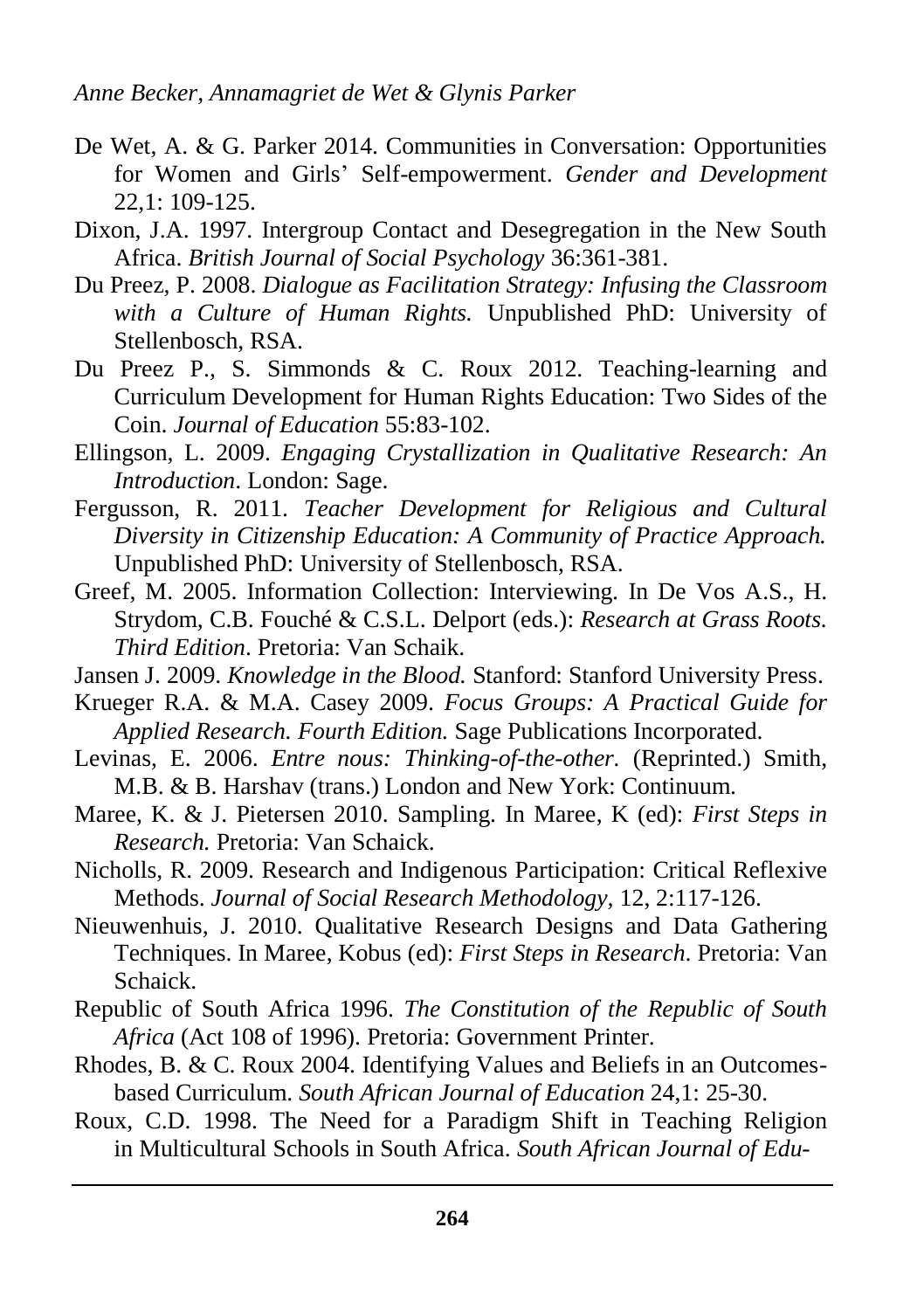*cation* 18,2:84-89.

- Roux, C. 2007. Collaboration in Teacher Education through Research in Multicultural Education. *South African Journal of Education* 21,3: 503- 519.
- Roux, C.D. 2008. Final Progress Report 2005 2008: Understanding Human Rights through Different Belief Systems: Intercultural and Interreligious Dialogue. Available at: [www.hreid.co.za.](http://www.hreid.co.za/) (Accessed on 21 January 2014.)
- Roux, C.D. 2010. *Religious and Human Rights Literacy as Prerequisite for Interreligious Education.* In Engebretson, K., M. de Sousa, G. Durka & L. Gearon (eds.): *International Handbook for Interreligious Education, Part Two.* London: Springer.
- Roux, C.D. 2012. A Social Justice and Human Rights Education Project: A Search for Caring and Safe Spaces. In Roux, C.D. (ed.): *Safe Spaces: Human Rights Education in Diverse Contexts.* Rotterdam: Sense Publishers.
- Roux, C.D. 2013. Final Progress Report 2010 2012. Human Rights Education in Diversity: Empowering Girls in Rural and Metropolitan School Environments. Available at www.hreid.co.za. (Accessed on 21 january 2014.)
- Roux, C.D. & P. du Preez 2006. Clarifying Students' Perceptions of Different Belief Systems and Values: Prerequisite for Effective Education Praxis. *South African Journal of Higher Education* 20,3:150- 167.
- Roux, C.D. & P. du Preez 2013. Human Rights Literacy: A Quest for Meaning. Available at: <http://hreid-hrlit.blogspot.com/2013/04/> Humanrightsliteracy-aquestformeaning-Literacies-Rhizomaticresearch. Html. (Accessed on 14 February 2014.)
- Seeking, J. 2008. The Continuing Salience of Race: Discrimination and Diversity in South Africa. *Journal of Contemporary African Studies*  $26.1:1-25.$
- Simmonds, S. 2010 Primary School Learners' Understanding of Human Rights Teaching-learning in Classroom Practice. MEd-Dissertation: NWU Potchefstroom.
- Tracy, S.J. 2010. Qualitative Quality: Eight BIG-Tent Criteria for Excellent Qualitative Research. *Qualitative Inquiry* 16:837.
- Wenger, E. 1998. *Communities of Practice. Learning, Meaning and Identity*.